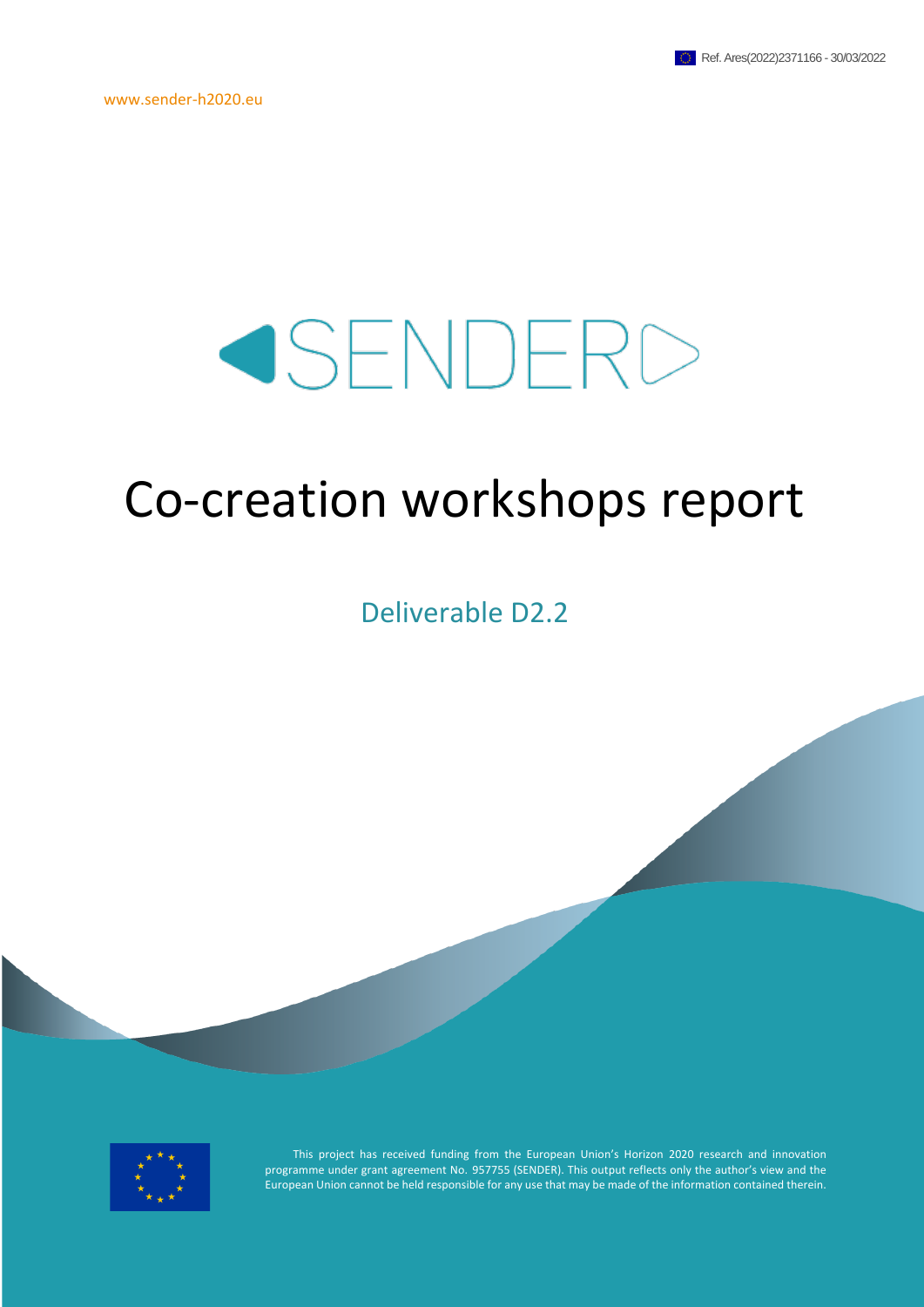

Deliverable D2.2 Co-creation workshops report

# SENDERD

Organisation: NTNU Main authors: William Throndsen, Marjolaine Farré (TRIALOG)

Date (31/03/2022)

DELIVERABLE D2.2 – VERSION 1.0 WORK PACKAGE N° 2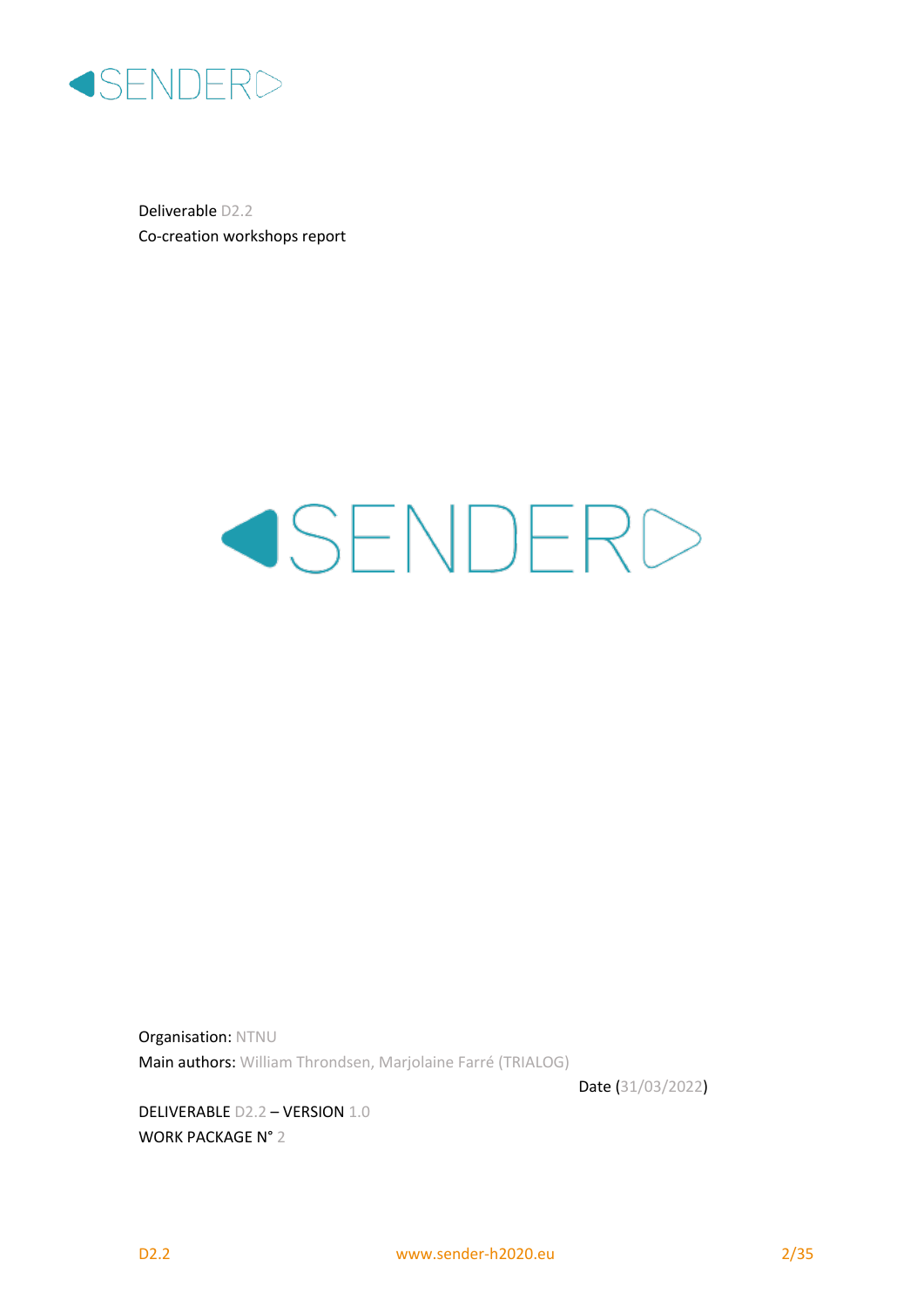

| Nature of the deliverable |                                                               |  |  |
|---------------------------|---------------------------------------------------------------|--|--|
|                           | Document, report (excluding the periodic and final reports)   |  |  |
| <b>DEM</b>                | Demonstrator, pilot, prototype, plan designs                  |  |  |
| <b>DEC</b>                | Websites, patents filing, press & media actions, videos, etc. |  |  |
| <b>OTHER</b>              | Software, technical diagram, etc.                             |  |  |

| Dissemination Level |                                                                            |  |  |
|---------------------|----------------------------------------------------------------------------|--|--|
| PU                  | Public, fully open, e.g. web                                               |  |  |
| CO                  | Confidential, restricted under conditions set out in Model Grant Agreement |  |  |
| <b>CI</b>           | Classified, information as referred to in Commission Decision 2001/844/EC  |  |  |
|                     |                                                                            |  |  |
|                     |                                                                            |  |  |

| Quality procedure |         |                          |                        |  |  |  |
|-------------------|---------|--------------------------|------------------------|--|--|--|
| Date              | Version | <b>Reviewers</b>         | Comments               |  |  |  |
| 22.03.22          | 0.1     | Giorgos Pitsiladis (HPT) | Review for submission  |  |  |  |
|                   |         |                          | to EC                  |  |  |  |
| 23.03.22          | 0.1     | Jason Tsahalis (PARA)    | Review for submission  |  |  |  |
|                   |         |                          | to EC                  |  |  |  |
| 30.03.22          | 1.0     | Joseph Negreira (SIN)    | Final<br>review<br>and |  |  |  |
|                   |         |                          | submission             |  |  |  |

#### *Acknowledgements*

This report is part of the deliverables from the project "SENDER" which has received funding from the European Union's Horizon 2020 research and innovation program under grant agreement No 957755.

More information on the project can be found at https://www.sender-h2020.eu.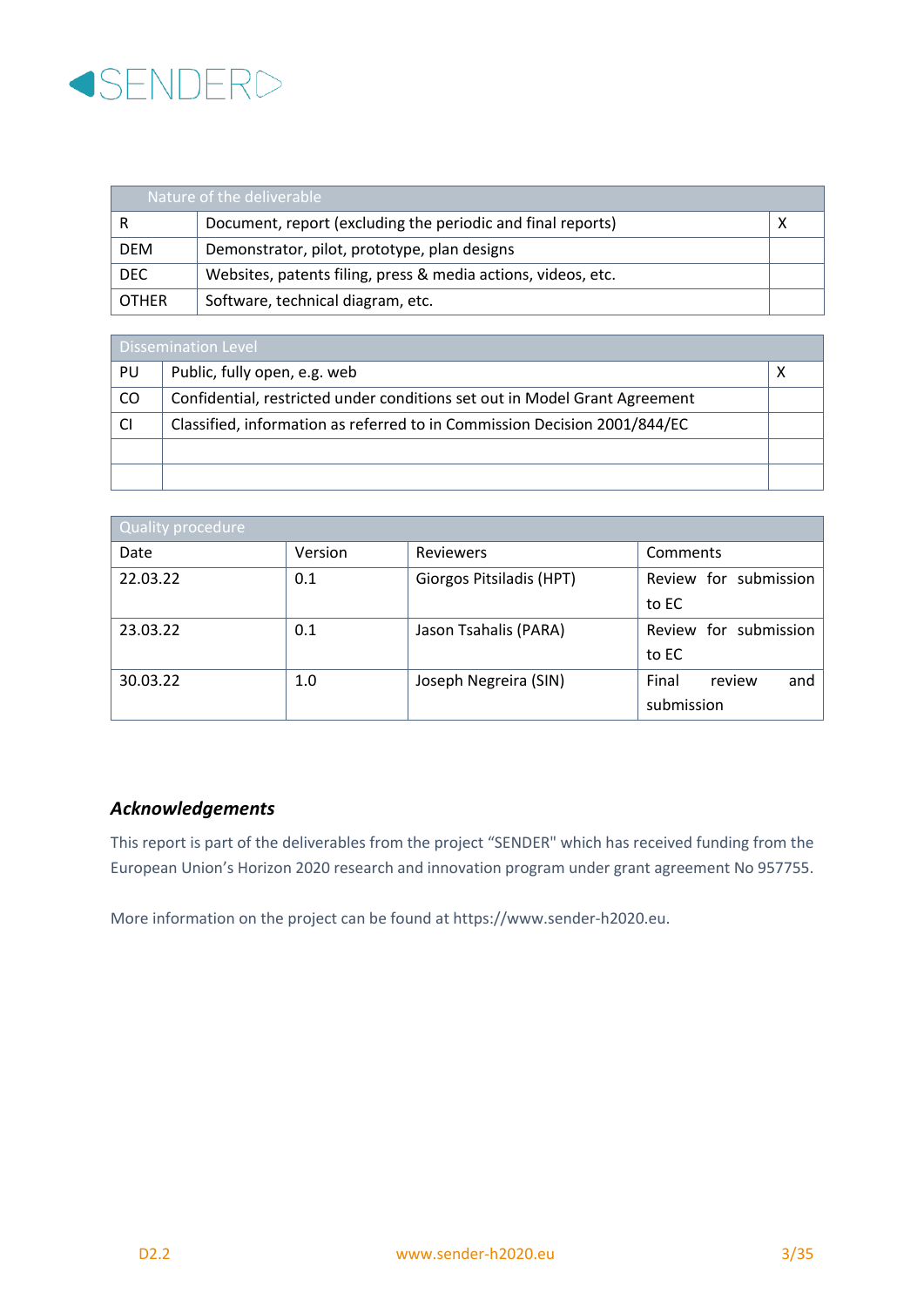

#### *Executive summary*

Financed by the European Commission under the H2020 program, the goal of the SENDER project is to foster sustainable innovation in the energy market, with explicit focus on energy services like demand response (DR), home automation and novel ways of producing electricity locally (prosuming) and trading between neighbours.

This deals directly with end use of electricity in the everyday life, and for this reason the SENDER project has as one of its main goals to enroll customers in a co-creation process in order to make sure the solutions developed are not imposed on end users in a top-down fashion, but that it also consider the needs and concerns of end users. End users are one of the central actors in the future energy system, and co-producing solutions with them helps ensure they will have a lasting and robust role.

The work undertaken in WP2 is part of the Analyse and Define steps of the SENDER project. Here, the co-creation is set up, and the focus on consumers placed at the center of the whole project. Through the co-creatoin steering group (CCSG), WP2 acts as a bridge between the technical parts of the project through dedicated workshops ensuring use and acceptance of technological solutions that are developed.

In the following, discussions from co-creation workshops (CCWS) are described in detail, providing insight into what end users had to say about the use cases that has been defined in SENDER so far. This insight will be brought to bear on the final definition work, the end point of which is a jointly accepted and consumer-centric definition for the SENDER implementation and demonstration.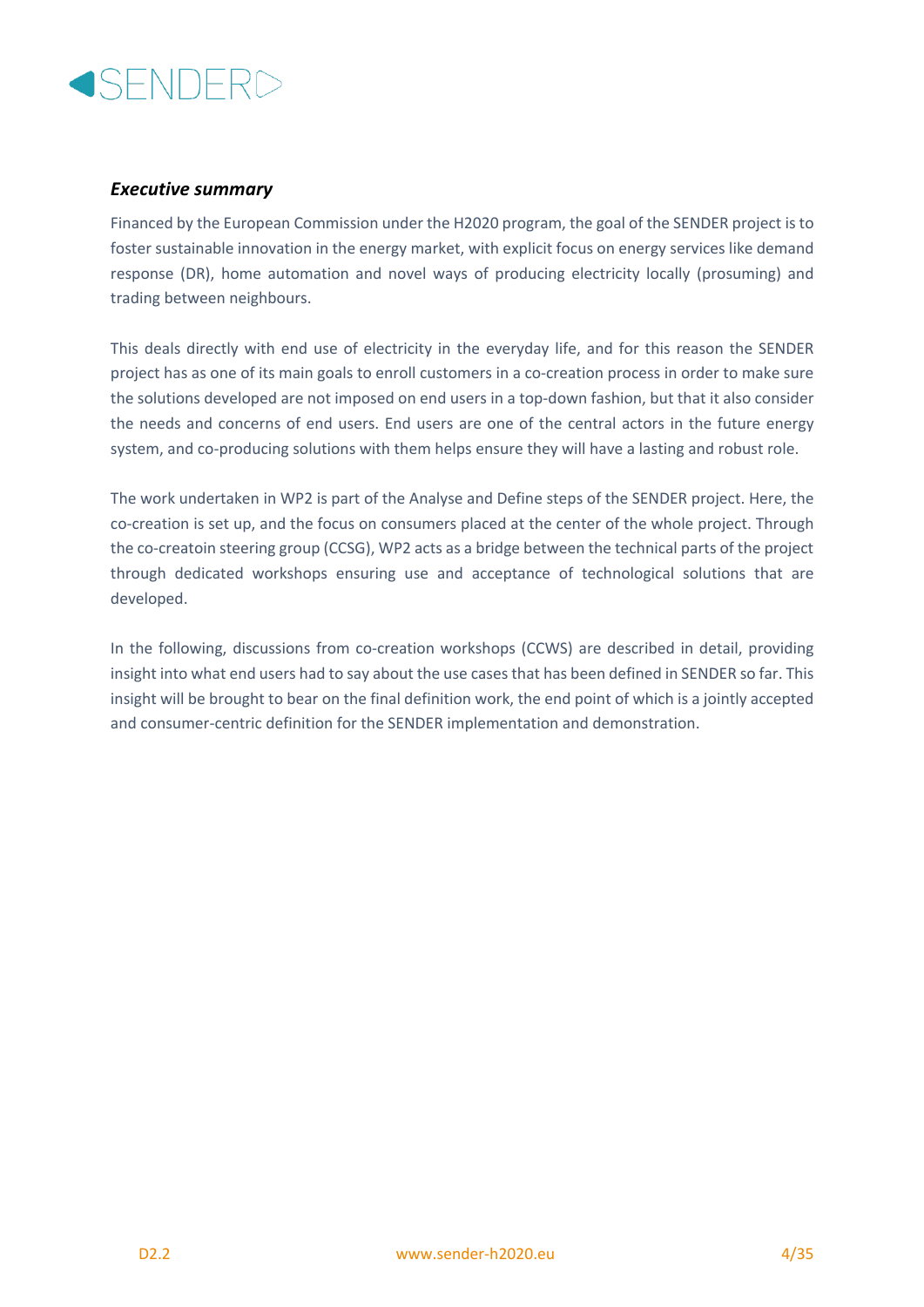

# **Table of contents**

| 1.  |  |  |  |
|-----|--|--|--|
| 1.1 |  |  |  |
| 2.  |  |  |  |
| 2.1 |  |  |  |
| 2.2 |  |  |  |
| 2.3 |  |  |  |
|     |  |  |  |
| 3.1 |  |  |  |
| 3.2 |  |  |  |
|     |  |  |  |
|     |  |  |  |
|     |  |  |  |
|     |  |  |  |
|     |  |  |  |
| 4.1 |  |  |  |
| 4.2 |  |  |  |
| 4.3 |  |  |  |
| 4.4 |  |  |  |
| 5.  |  |  |  |
| 4.1 |  |  |  |
| 4.2 |  |  |  |
| 4.3 |  |  |  |
| 4.4 |  |  |  |

#### **List of Figures**

| Figure 1: 5-helices co-creative innovation development and replication process 11 |  |
|-----------------------------------------------------------------------------------|--|
|                                                                                   |  |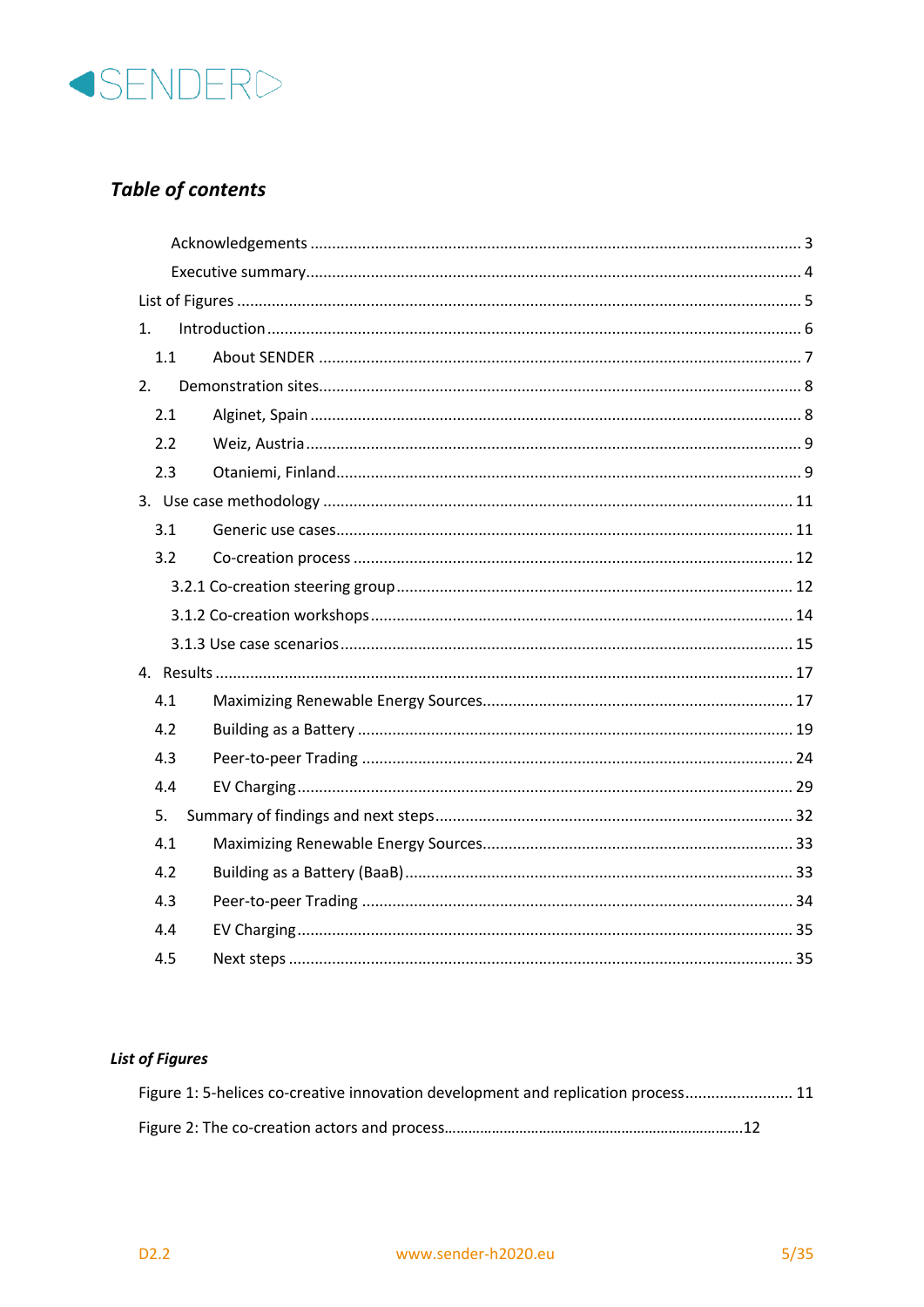# **ISENDERD**

## *1. Introduction*

This deliverable is a detailed summary of the results from the SENDER co-creation workshops (CCWS), one of which was convened at each demonstration site during the previous year.

During the work of WP2, the co-creation steering group (CCSG), involving the demonstration partners, SENDER solution providers, other experts, and end users, was defined and convened.

The work done by the CCSG laid the foundation for the development of a set of use cases to guide the technology development and implementation of the project based on a co-creation process. The final iteration of the resulting use cases can be reviewed in deliverable D2.4.

The purpose of the co-creation process is to involve and engage end users with the SENDER solutions in order to bring their insight to bear on the technology development within SENDER. This will ensure the solutions that we develop are user-centric, and that allow for further collaboration between the project and end users.

In the work leading up to the CCWSs, the use cases iterated in D2.4 were developed into a set of scenarios describing in narrative form how SENDER solutions can be imagined to possibly work in an everyday, household setting of the life of end users. This was necessary to start the co-creation process and provide end users with something to engage with.

The resulting workshops produced interesting discussions between end users and experts. This in turn has provided us with a thick description of end users' thoughts and preferences regarding a likely future where SENDER solutions have been implemented in their homes. This is a future in which some new decisions about energy consumption must be made – and others may be left entirely to the solutions that SENDER is developing.

This report will be useful as input about consumer preferences into the work in SENDER that is dedicated to finalizing the consumer-centric the of use cases for the SENDER implementation, i.e. WP3 on *Specification of a pro-active demand response system with consumers* and WP4 on *Policies, regulations, cyber security and data protection with consumers.*

Furthermore, the consumer preferences described in this data will be valuable for the work on technological solutions in WP5 *Consumer patterns modelling* and WP6 on *Technological development and interoperability* as well.

Finally, this report will provide useful data on what to take into consideration when implementing SENDER solutions, business models and enrolling customers in the demo sites, and thus be of value to WP7 *Demonstration and monitoring of the results* as well as WP8 on *Business model exploitation and roadmap.*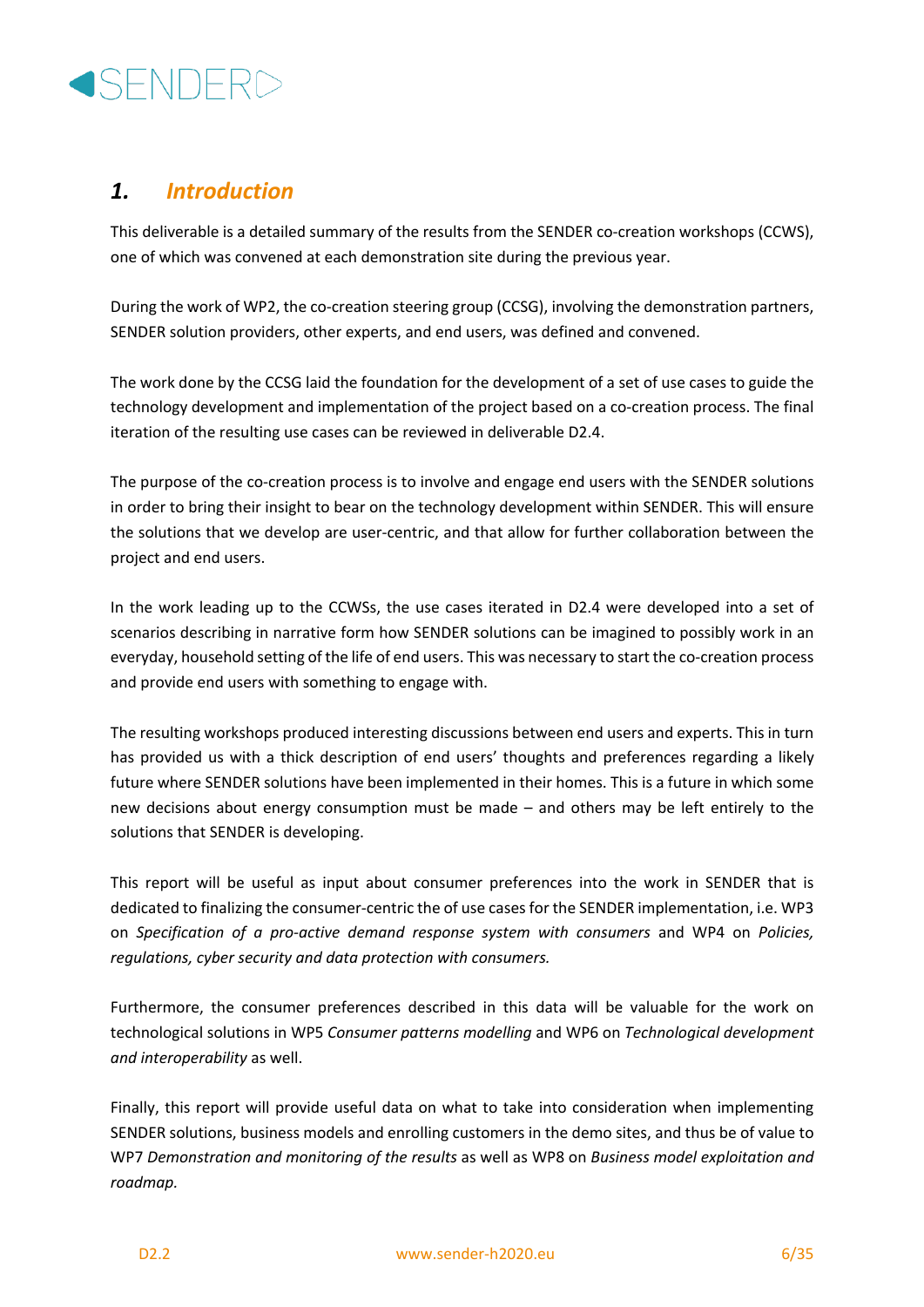

#### *1.1 About SENDER*

As the European Union moves towards sustainable energy, co-creation is the future of the energy service market. This entails a shift in the balance of power, turning customers into a new generation of collaborators and putting them at the heart of the energy sector. The EU-funded SENDER project will develop energy service applications for proactive demand response (DR), home automation convenience and security mechanisms. By engaging customers in a co-creation process, the project will shift DR from a reactive to a proactive approach. Consumer data will be collected and processed to identify typical consumption patterns, mirror them by digital twins (DTs) based on artificial intelligence technologies and aggregate the DTs' supply/demand characteristics.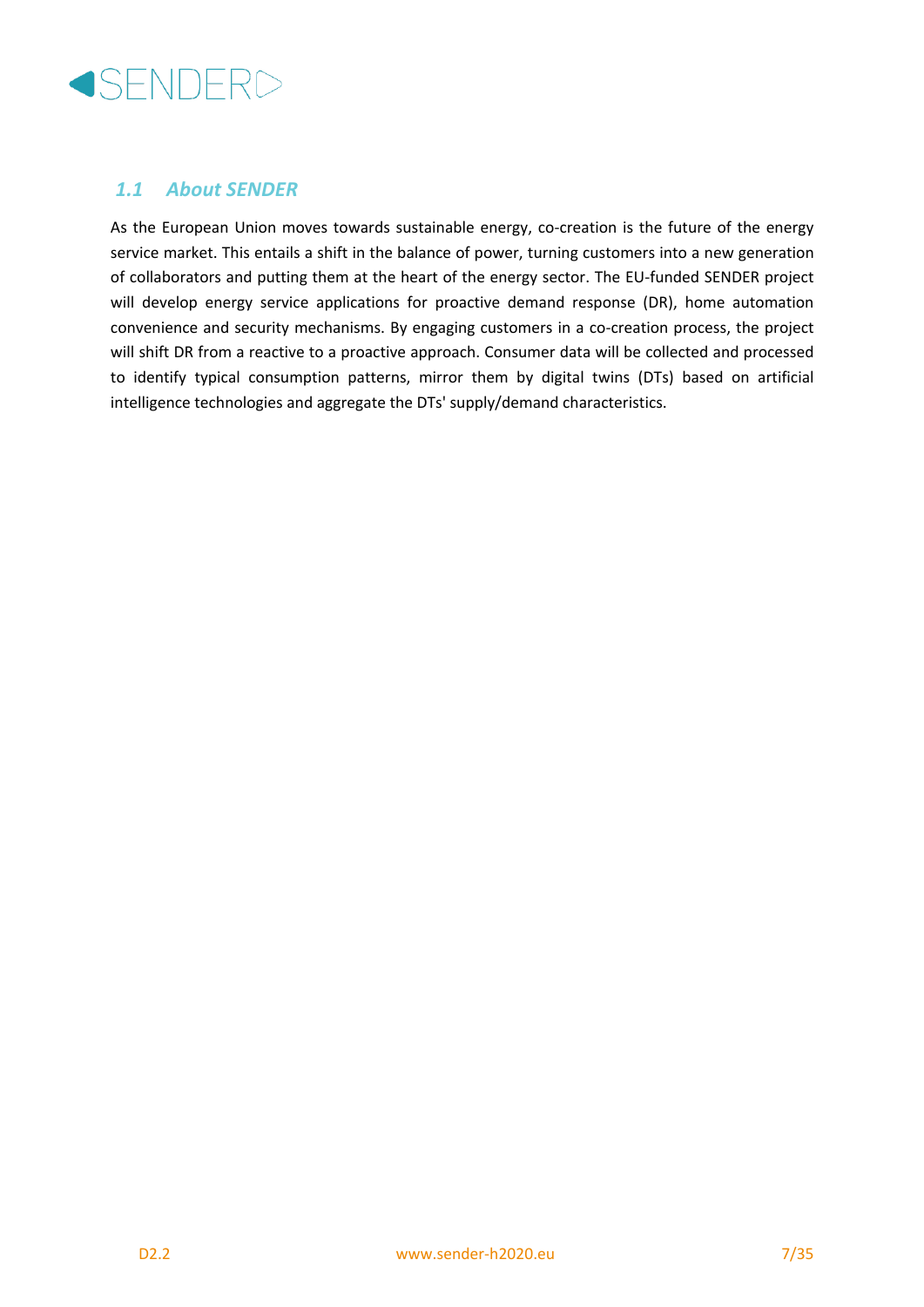# **SENDERD**

### *2. Demonstration sites*

This section recaps a presentation, also available in D2.4., of the three demonstration sites as well as the expectations of the pilot partner towards SENDER.



### *2.1 Alginet, Spain*

The Spanish demonstration site will be based in Alginet, a village located 25 km from Valencia, in the east of Spain, with 13000 inhabitants. The distribution network in Alginet has a special particularity: it is owned by the end users through a cooperative. Currently, the Cooperative supplies 46 million kilowatts hour annually by means of 40 centres of transformation, with an installed power of 18000 kW and almost 6000 users benefit from the smart meters deployed by the electric cooperative, as well as other services and actions that the cooperative initiates to benefit its end users. Apart from the main basic activities of commercialization and distribution of electric energy, the cooperative group also plays a major social role in the town by investing and redistributing their benefits among the end users.

Our pilot partner in the project is Alginet Distribución Energía Eléctrica (ADEE), the local Distribution System Operator (DSO). In a context of continuously increasing, highly distributed renewable generation and the rise of e-mobility, ADEE is expecting new patterns of consumption and generation. The partner is thus interested in improving its forecasting as well as studying the value of Demand Response on congestion management and grid balancing. As a cooperative, ADEE is also interested in proposing new services to its consumers and thus taking the role of an ESCO (Energy Service Company): ADEE would like to promote individual self-consumption as well as energy efficiency and to foster changes in consumers' behaviors. Finally, as new dynamic tariffs recently appeared in Spain, meaning a potential higher electricity bill for end-users, ADEE would like to propose a service to minimize the bill of its consumers.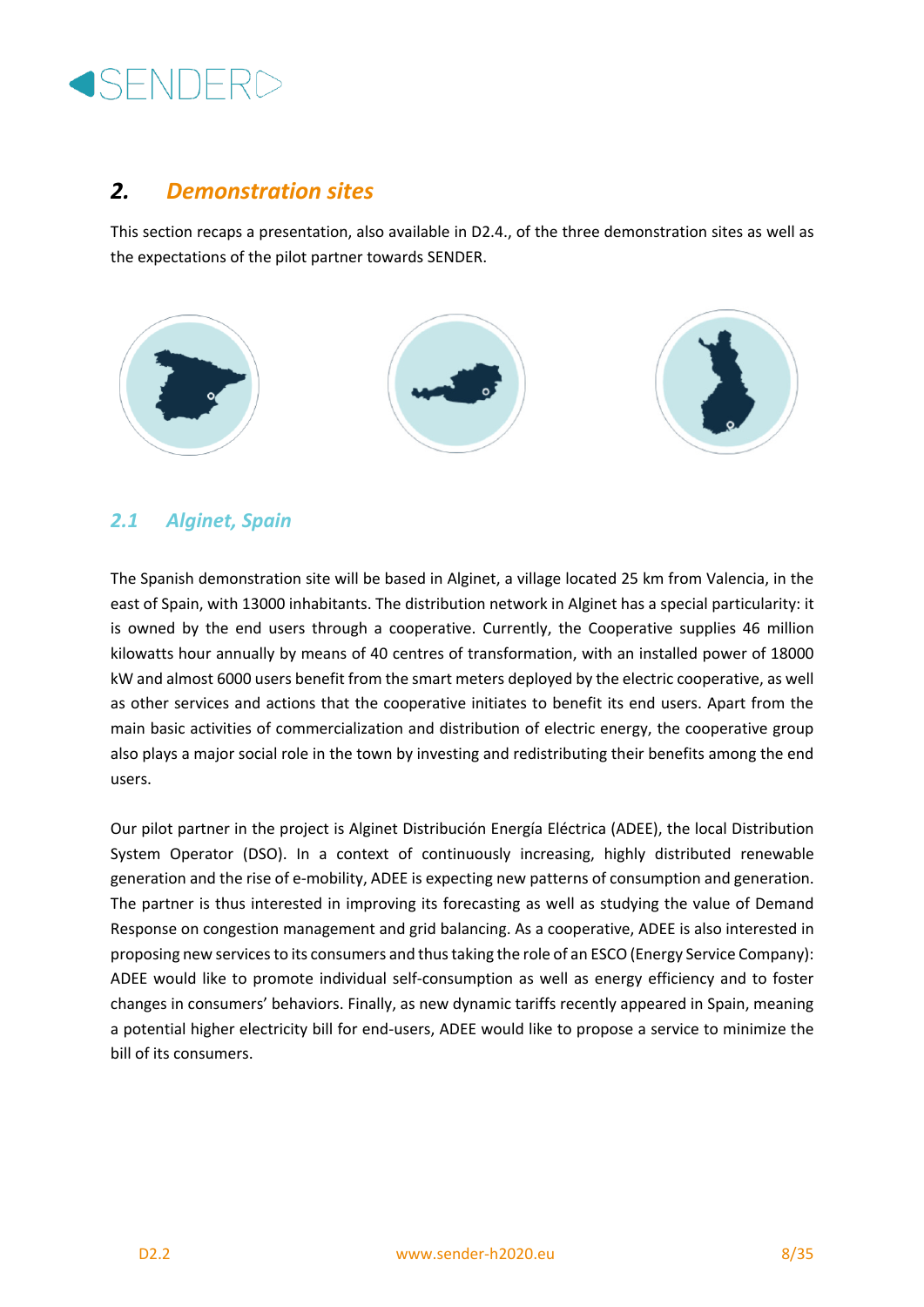

#### *2.2 Weiz, Austria*

The W.E.I.Z. demonstration site is located in the eastern part of Styria, about 30km from the provincial capital Graz. The pilot area includes the municipality of Weiz (11700 inhabitants), as well as the six neighbouring municipalities and a total of 26000 inhabitants. The municipality of Weiz is strongly influenced by its industrial locations and its large leading companies. In this context, the municipality of Weiz is seen as a centre that provides numerous important functions (schools, shopping, authorities, entertainment, hospitals, etc.) for the households of the neighbouring municipalities. The continuing expansion of the urban area and the resulting spatial planning developments regarding "working" and "living" in an organized development process open up special potentials of intelligent and sustainable development goals. With this in mind, numerous new projects and the systematic expansion of largescale photovoltaic systems together with electricity storage systems, e-car charging stations and e-car sharing are being implemented in downtown Weiz.

Our pilot partner in the project is the Weizer Energy and Innovation Centre (W.E.I.Z.-FE), a regional contact point for the main topics "Energy" and "Innovation". The main objective of the partner regarding SENDER is to optimize the electricity use in the region and can be decomposed as follows:

- To foster changes in consumers' behaviours, in terms of heating, cooling and lighting, through remote monitoring/controlling and energy efficiency promotion
- To promote energy management systems to optimize energy efficiency, either by automatic control of devices (e.g., washing machine) or by sending notifications to end-users, in case they do not trust or want an automatic system
- To maximize self-consumption of the power generated by PV systems
- To propose smart charging to EV drivers (living in the municipality and commuters)

#### *2.3 Otaniemi, Finland*

The Finnish pilot site is in Espoo, Southern Finland, close to the capital city of Helsinki. More specifically the pilot area is called Otaniemi, which is a cape on the shores of Baltic Sea. Otaniemi forms a campus district with 5,2 km2 area in total. Around 3500 people live in the area, but more importantly, about 15000 people come here daily for work. The area is composed of university buildings and several companies' offices. Services such as shopping centres and restaurants are also found in the area. Otaniemi is also served by a subway line connecting the area to Helsinki city centre. In 2018, the Smart Otaniemi Innovation Ecosystem has been implemented in the area: its role is to manage the development of smart energy systems in Otaniemi (flexibility, smart mobility, district heating, data sharing, etc.).

Our pilot partner in the project is VTT Technical Research Centre of Finland Ltd (VTT), an impartial nonprofit Research and Technology Organization. Through SENDER, VTT would like to study the integration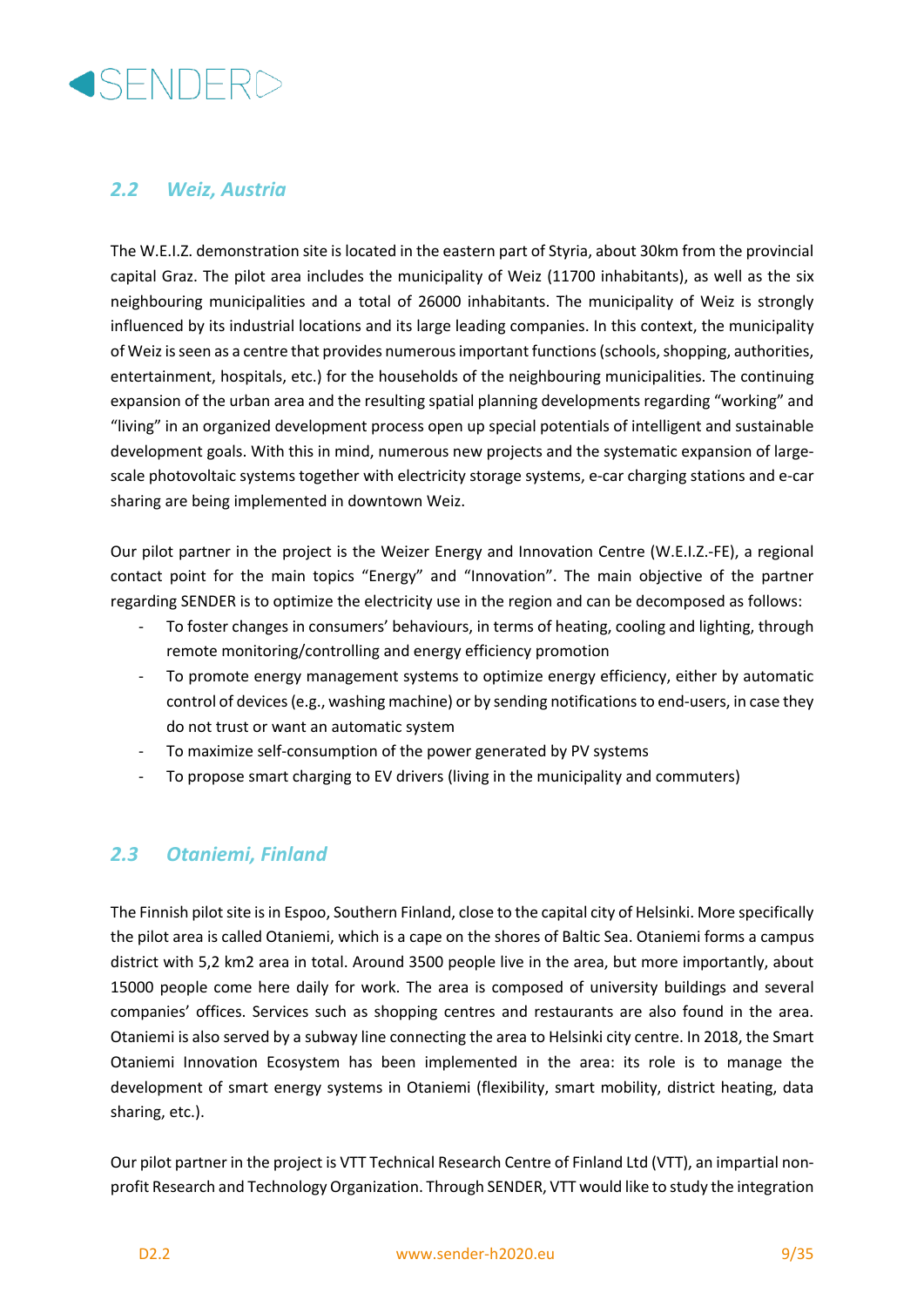

of EVs in Demand Response scheme and see the whole value chain run, from EV users with specific needs to (sub-)aggregators and other system operators benefitting from EV-based flexibility (e.g., for the Fingrid FCR-N market). SENDER could also help in minimizing the electricity bills of EV drivers and maximizing the use of renewable energy sources to charge the car, while ensuring EV drivers' satisfaction is met (EV charged at its departure time). Last, VTT is interested in piloting Vehicle-to-Grid (V2G) to add value to any of the selected use cases.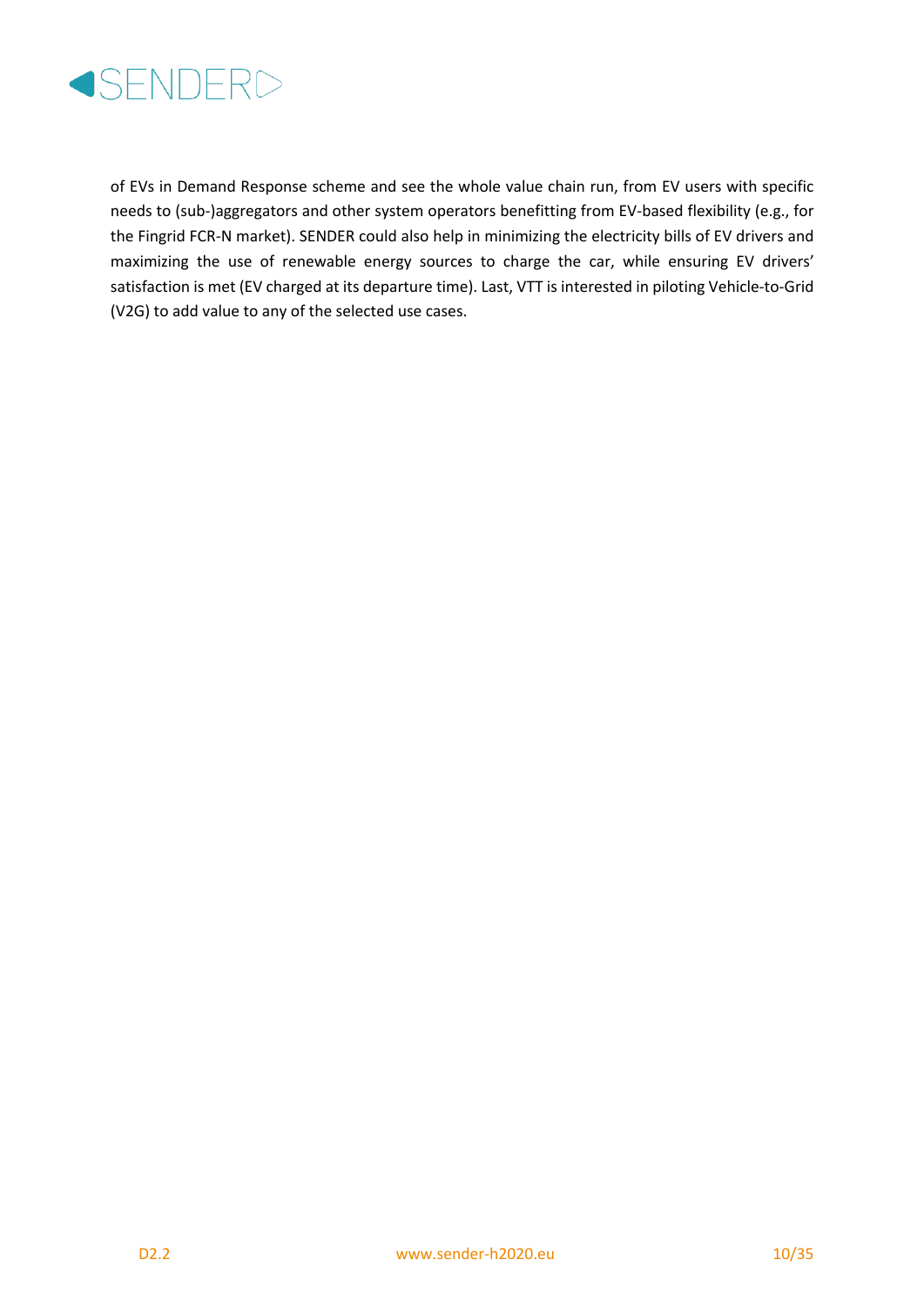

## *3. Use case methodology*

This section provides a recap of the methodology, some of what was already described in D2.4, and which has been used to define the use cases to implement in SENDER. It also adds details about the co-creation workshops and data collection procedures.

As described in the Grant Agreement of the project, SENDER applies a Quintuple Helix innovation model combined with a user-centric innovation development process as shown in Figure 1.



**Figure 1: 5-helices co-creative innovation development and replication process**

During the analysis phase, SENDER strived for the set-up of a co-creation process that puts consumers at its centre and involves also the perspectives of academia, environment, government and industry on the SENDER solution. As a first step, experts of the consortium outlined state of the art insights on consumer-centric demand response systems through the presentation of generic use cases to the cocreation steering group (see 3.1). Based on the manifestation of the stakeholders (see 3.2.1) and consumers (see 3.2.12) preferences regarding those generic use cases and the SENDER solution components, jointly accepted and consumer-centric use cases for the SENDER implementation have been defined.

#### *3.1 Generic use cases*

As stated in the Grant Agreement of the project, SENDER has the ambition to put consumers at the heart of the energy market by engaging them in a co-creation process with other actors from the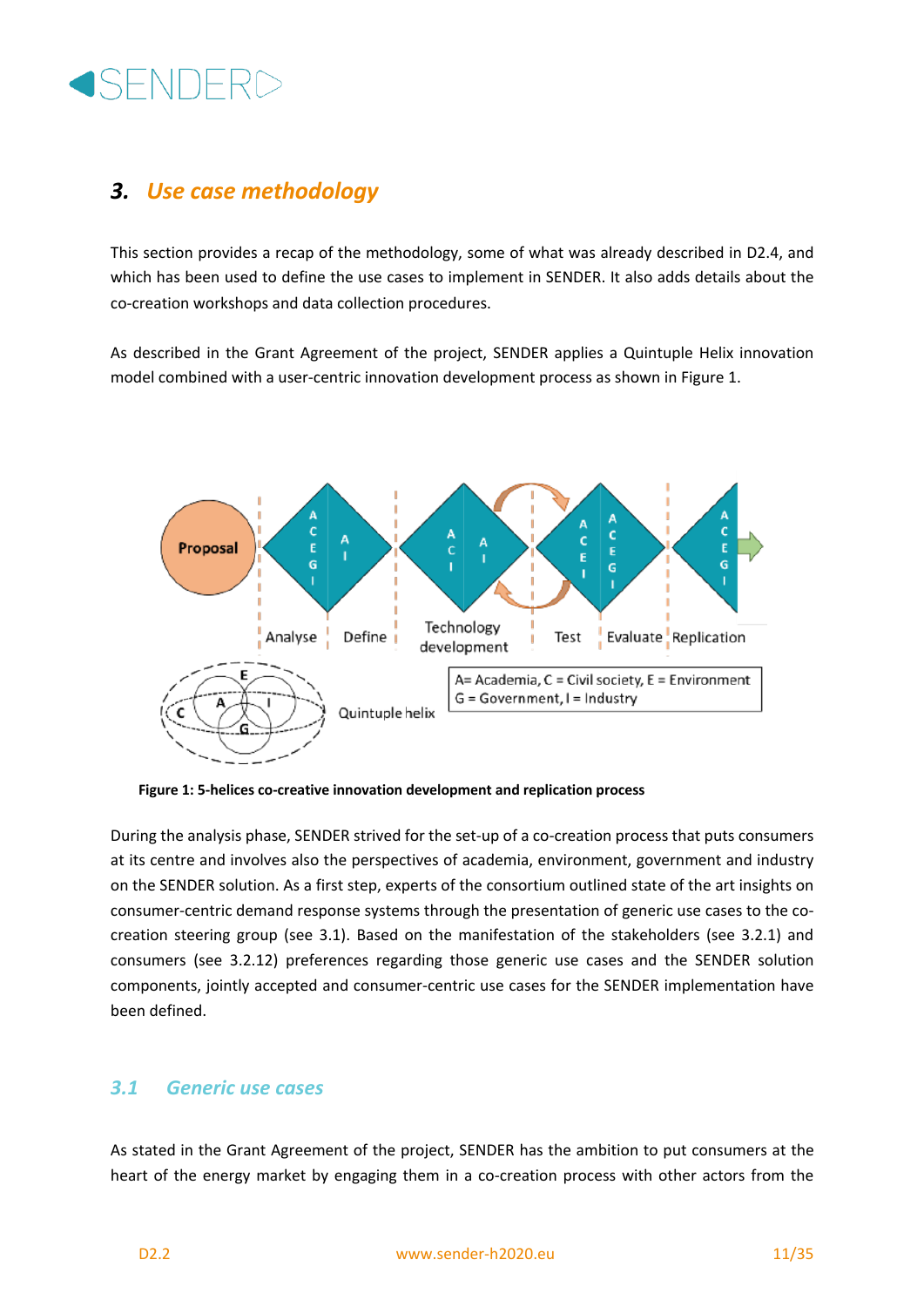

energy domain during the specification of pro-active DR mechanisms to cater for the consumers' longterm incentivization. Use cases to demonstrate in SENDER should thus be based on the outcomes of co-creation. To ensure an effective discussion with stakeholders and final end-users, experts of the consortium presented a set of generic and technology-agnostic use cases for the Smart Home domain to the co-creation steering group to outline state of the art insights on consumer-centric demand response systems.

To select the generic and technology-agnostic use cases to present in co-creation, we screened several sources and conducted a first assessment to check that the considered use cases were in line with the objectives set in the Grant Agreement and feasible with regards to the core innovations and actors involved in the project. For a complete summary of the selection process, as well as an overview of use cases, please refer to SENDER deliverable 2.4.

#### *3.2 Co-creation process*

SENDER uses co-creation processes to develop consumer engagement, ensuring that customers become collaborators in the design of energy services and ensuring the alignment of the use cases with the needs, expectations, and concerns of the local population. These co-creation mechanisms are two-fold: co-creation steering groups and co-creation workshops.



**Figure 2 The co-creation actors and process**

#### *3.2.1 Co-creation steering group*

The co-creation steering group (CCSG) gathers the main stakeholders of SENDER: technology and service providers, public regulators, and end-users. These stakeholders mainly represent the three demonstration sites chosen for the project: Alginet, Weiz and Otaniemi, and is composed of both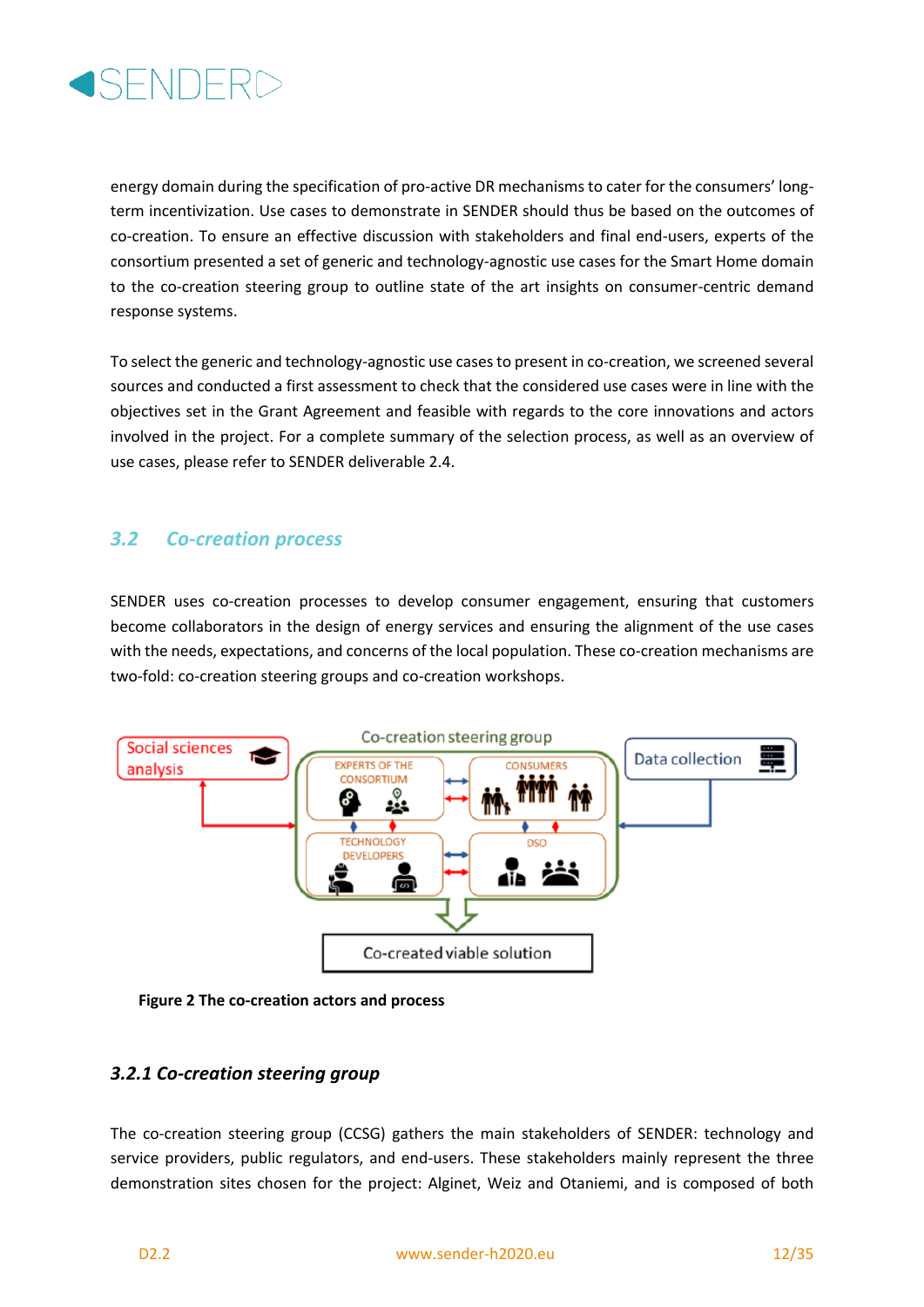

SENDER partners and external actors (see deliverable D2.1 for the list of participants). The CCSG gathered a first time in March 2021 and will gather several times throughout the project to ensure partnership with and insight from stakeholders of all the targeted audience.

The first co-creation steering group was dedicated to the definition of the use-cases of the SENDER solution. It was attended by ADEE, ECO, HPT, NTNU, VTT, WEIZ, SIN, TRIALOG, Väre and two end users from the Finnish demo site. This secured participation from demo sites, SENDER technology work package leaders, end users (partially), energy cooperative, DSO, and supplier. Representation of aggregator and consumer organization was missing.

First, demonstrators and stakeholders were presented, after which the technological solutions of the SENDER project was presented by respective WP leaders. The CCSG then matched stakeholders with solutions according to relevance, and in parallel sessions divided by demonstration site, a brainstorming session was conducted to further iterate use cases and relevant needs and concerns. Finally, an end user evaluation was conducted to review the final use cases and results from brainstorming sessions.

The stakeholders involved presented somewhat different needs and concerns. This means the SENDER solutions are of interest to them in different ways. Notably, in Finland, VTT has several testbeds for EV charging and V2G, and are mainly interested in how SENDER solutions can empower users with timely charge rates, minimization of electricity bills and maximization of renewable energy use. WEIZ was focused on piloting direct connections between solar PV installations and households and other buildings and have an interest in turning households into prosumers. ADEE and Alginet, with their 6000-user strong cooperative, was interested in energy efficiency, peak shaving and maximizing selfconsumption. However, doubling as a DSO, they were also interested in forecasting, flexibility, grid balancing and congestion issues.

In response to the presentations of SENDER solutions, many concerns were raised, both from stakeholders, technical team, and end users. In relation to P2P trading solutions, challenges were identified relating to market regulation. The concept of digital twin especially raised some questions by end users, who had not heard about this before. Concerns related to details about information gathering, monitoring and privacy. End users were also somewhat concerned about their role vis-à-vis demand response solutions, and whether "responding" in this case would entail having to undertake any specific actions. Please note that the security and privacy aspects will be addressed in task 4.2, which purpose is to define and apply a security and privacy practice. A Security and Privacy Plan (SPP) will be created in each pilot to analyze the related risks and propose some measures to provide the necessary cybersecurity capabilities. Please refer to Deliverable 4.2 for further details. Furthermore, Deliverable 3.4, presenting the IoT package to be installed in pilot households, includes a Data Protection Impact Assessment (DPIA) to ensure the data security and privacy of final end-users at every stage of the project.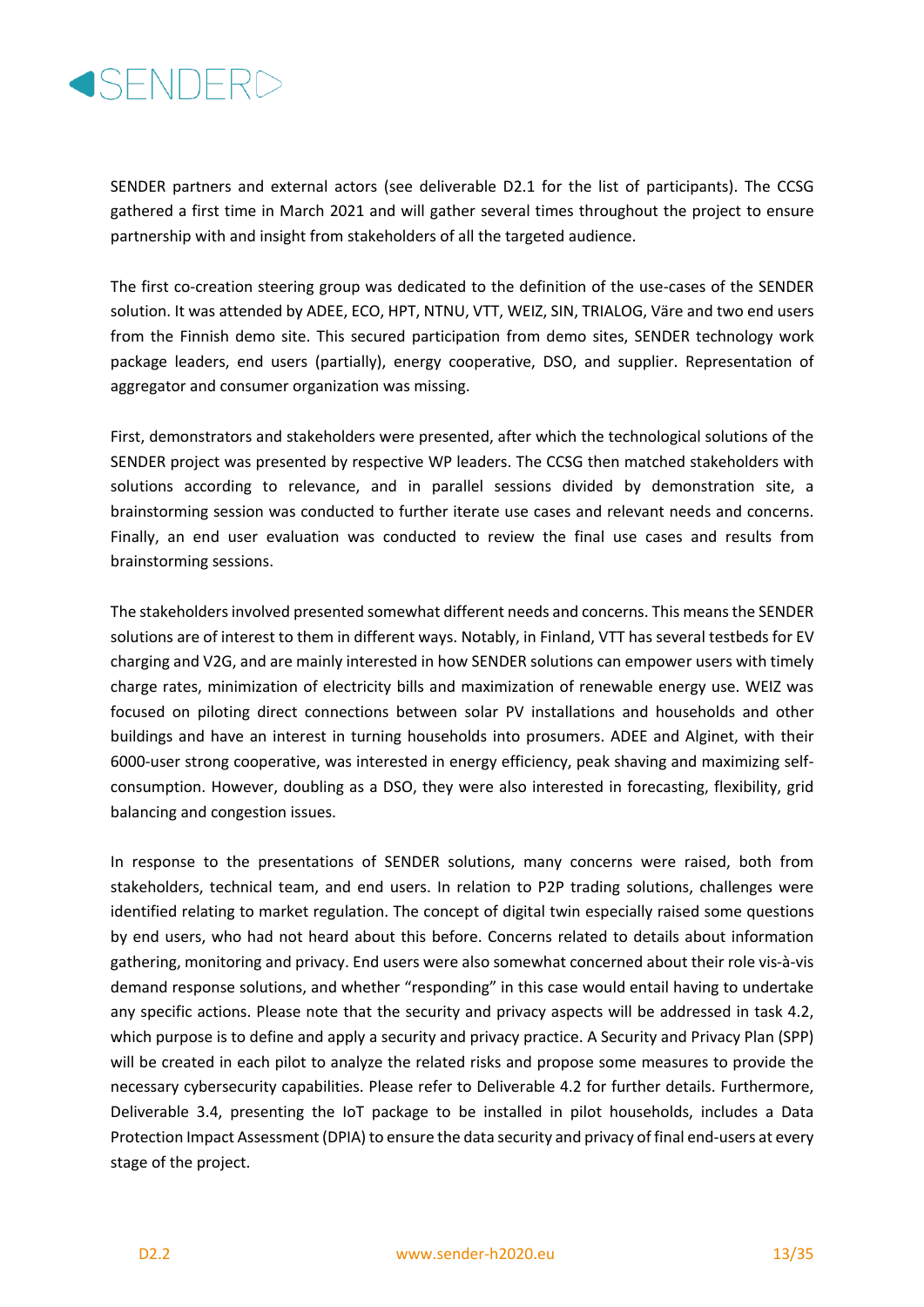

The discussions ensuing in the brainstorming sessions identified several of the most important needs and concerns of the CCSG attendees. Based on the recommendations of the CCSG, six possible use cases were made that reflect on the variation in stakeholder needs and concerns. Through follow up work with relevant stakeholders in the period following the first CCSG and to the release of this report, these were reduced to five use cases, the final iterations of which are described in deliverable D2.4. The four main use cases are described below, however the last use case, related to additional services, was left out due to the workshop format, constrained as it was by online attendance and time limit. This decision was also supported since many of the technologies that would enable the SENDER core solutions, like monitoring by motion and temperature sensors, automated decision making based on machine learning and the digital twin, will be discussed extensively in the main four scenarios.

#### *3.1.2 Co-creation workshops*

During 2021, a Co-creation workshop (CCWS) was held at each of the three demo sites with end users and some local experts (from technology/service development and energy sector) recruited locally. In Otaniemi, Finland, the workshop was convened in the spring of 2021 and gathered 9 attendees, 3 of which were experts. The Austrian demo, convened by Weiz in the summer of 2021 convened 17 people, 5 of which were experts. The Spanish demo, Alginet, convened in the fall of 2021 and gathered 20 people, all lay people. In total, 46 people were involved in the co-creation workshops, 9 of which were experts. The groups were also attended by WP2-leader from NTNU, one representative from SIN and one, sometimes two from TRIALOG.

CCWSs were recruited, convened, and organized by the local demonstration partners. Within WP2, four scenarios were crafted that summarizes the use cases described in deliverable D2.4. They describe in narrative form how the SENDER solutions might realistically enter the everyday life of households and forms the basis on which end user discussion and engagement is manifested in workshops. These scenarios were presented to end users in each demonstration site in online workshops. The online format was unfortunately necessary due to restrictions caused by the COVID-19 pandemic. The goal was to gauge acceptance of the use cases in their final iteration, and also to enable input from users and further facilitate the co-creation process. The sessions were held in the local languages and discussions recorded, whereby attendants provided their consent by staying in the workshop. Recordings were transcribed verbatim and translated by professional language experts. The resulting data was analysed according to country and references relevant to the analysis were extracted from the discussion transcript using nVivo and coded according to the four scenarios. This created a basis for the analysis, which is presented in section 4. The four scenarios and attendant follow-up questions which were employed by workshop organizers are presented here.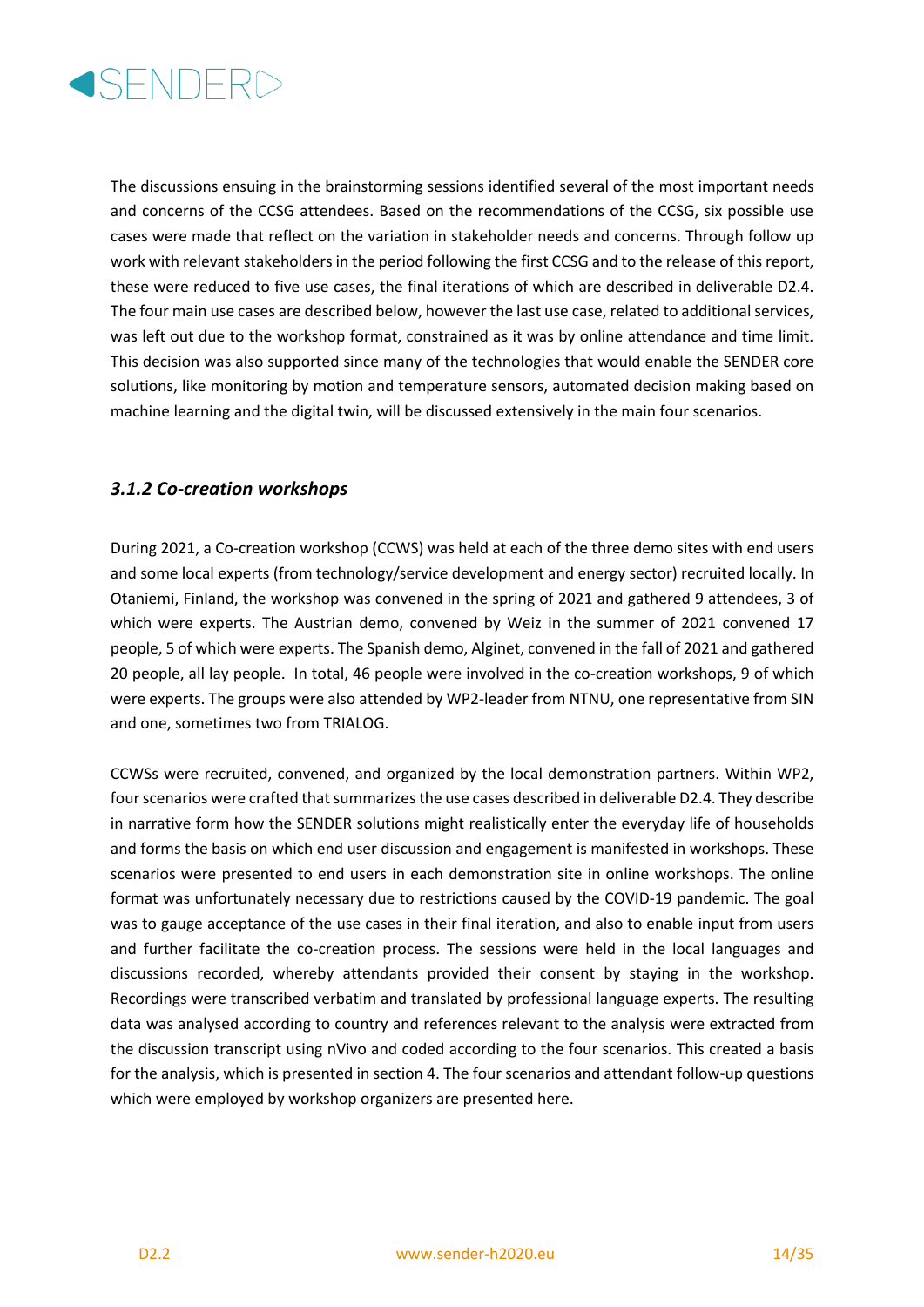

#### *3.1.3 Use case scenarios*

Scenario one, "Maximizing renewable electricity use, reducing cost and emissions", described how with the help of SENDER solutions and faced with intermittent renewable energy sources, end users would be able to maximize renewable electricity use, reducing cost and emissions. In order to elicit responses about this scenario, questions were asked about how electricity was used and whether some of it was flexible, and to what extent users were interested in acting in order to synchronize consumption with local production and low prices.

Discussion and follow-up questions were asked, along the lines of the following:

- What are your main uses of electricity? Is this something that can be moved to other times?
- What if it reduces the network cost?
- Would you be interested in provided this service if it made it more likely that a larger share of renewables was used in a certain day?

Scenario two, "Building as a Battery (BaaB)", was presented to examine the appeal of the Building as a Battery concept to end users. It introduced the building management system, it's relation to the wider grid, and how it can provide flexibility services by employing the household as a battery, for instance by scheduling water heating to periods of the day when users are at work. Questions were asked to gauge the interest in users of relinquishing control over certain consumption to enable BaaB.

Discussion and follow-up questions were asked, along the lines of the following:

- Are you OK with these decisions being made for you?
- Even if you would not notice any effect?
- If not, would you want it to ask you permission every time? I.e., through an app?
- Will you need to know in real time and approve for each instance, or is it fine if you can just review it at a later time?

Scenario three, "Peer-to-peer trading", described how peer-to-peer-trading would work in a neighbourhood, where the building management system once again made some decisions of how to distribute locally produced renewable power between houses in the neighbourhood. Questions were asked to gauge how users considered the importance of compensation for allowing their PV to power the houses of neighbours and feeding back into the grid, as well as interest in prioritizing electricity output from neighbours for their own use.

Discussion and follow-up questions were asked, along the lines of the following:

- Would you need compensation for putting the electricity you yourself cannot use back into the grid? (PVs can be an expensive investment.)
- What about providing your neighbour's house with your surplus electricity instead?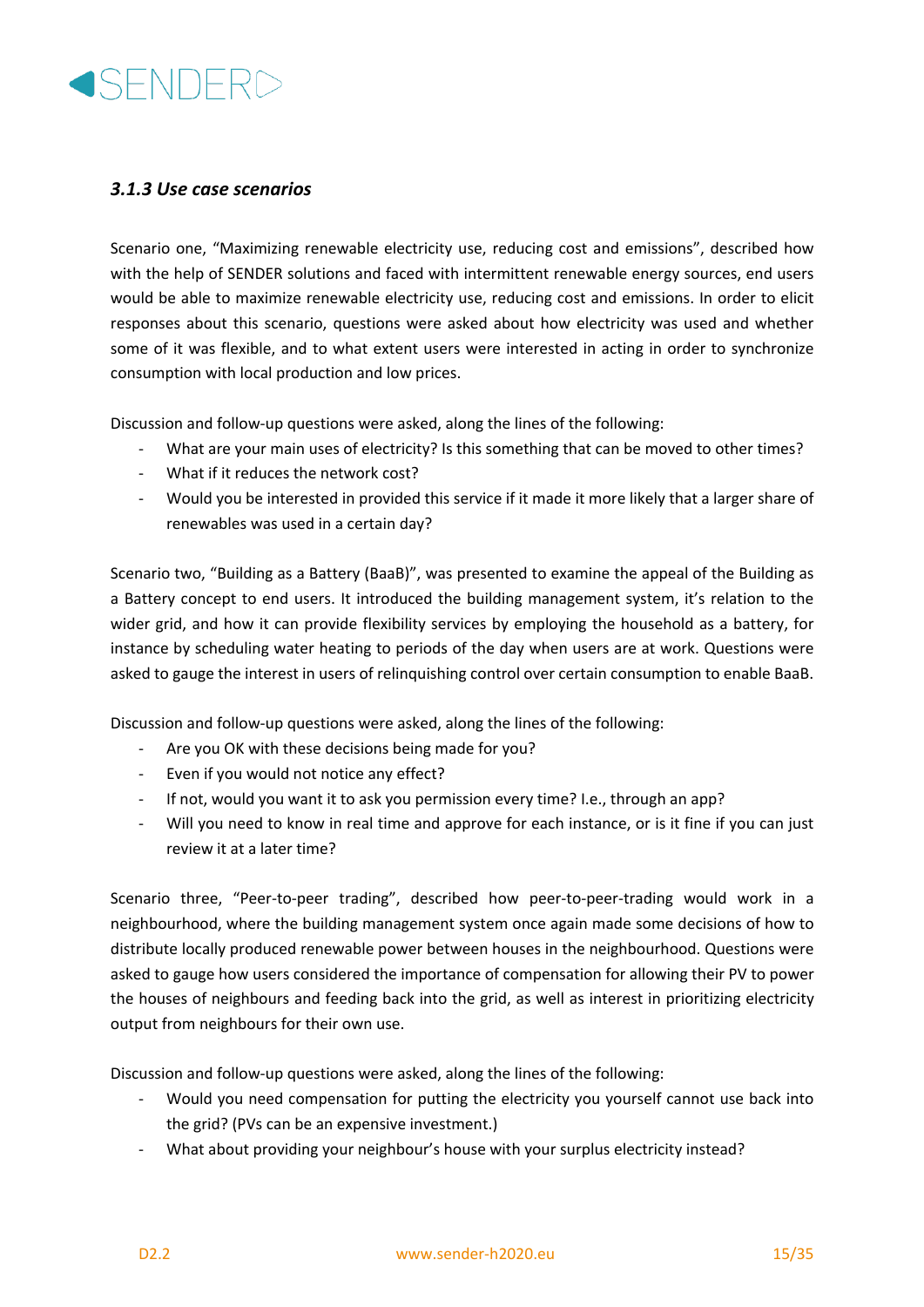

- What if it was the other way around? Would you be flexible to make sure you consume your neighbour's surplus electricity?

Scenario four, "EV charging", presented a case where the end user arrives home to plug in their EV for charging, and a busy afternoon of household activity ensues, raising the aggregate demand of the household to very high levels. At the same time, the building management system is requested by the network operator to aid in alleviating grid congestion, and thus to start scheduling several demand instances in the household like charging, water heating, and room temperatures. Questions were then asked to gauge end user's sensitivity to the building management system acting on behalf of the network operator by rescheduling some demand (i.e charging, water heating, room temperature) in the household for short periods of time.

Discussion and follow-up questions were asked, along the lines of the following:

- What do you think about letting the management system take control of your indoor temperature for short periods of time?
- What if you come home, and the car is at 15%? You have programmed it to charge during the night to save money. Is this feasible?
- In general, how interested are you in being in control of these processes?
- What is needed for you to trust the energy management system to do it for you?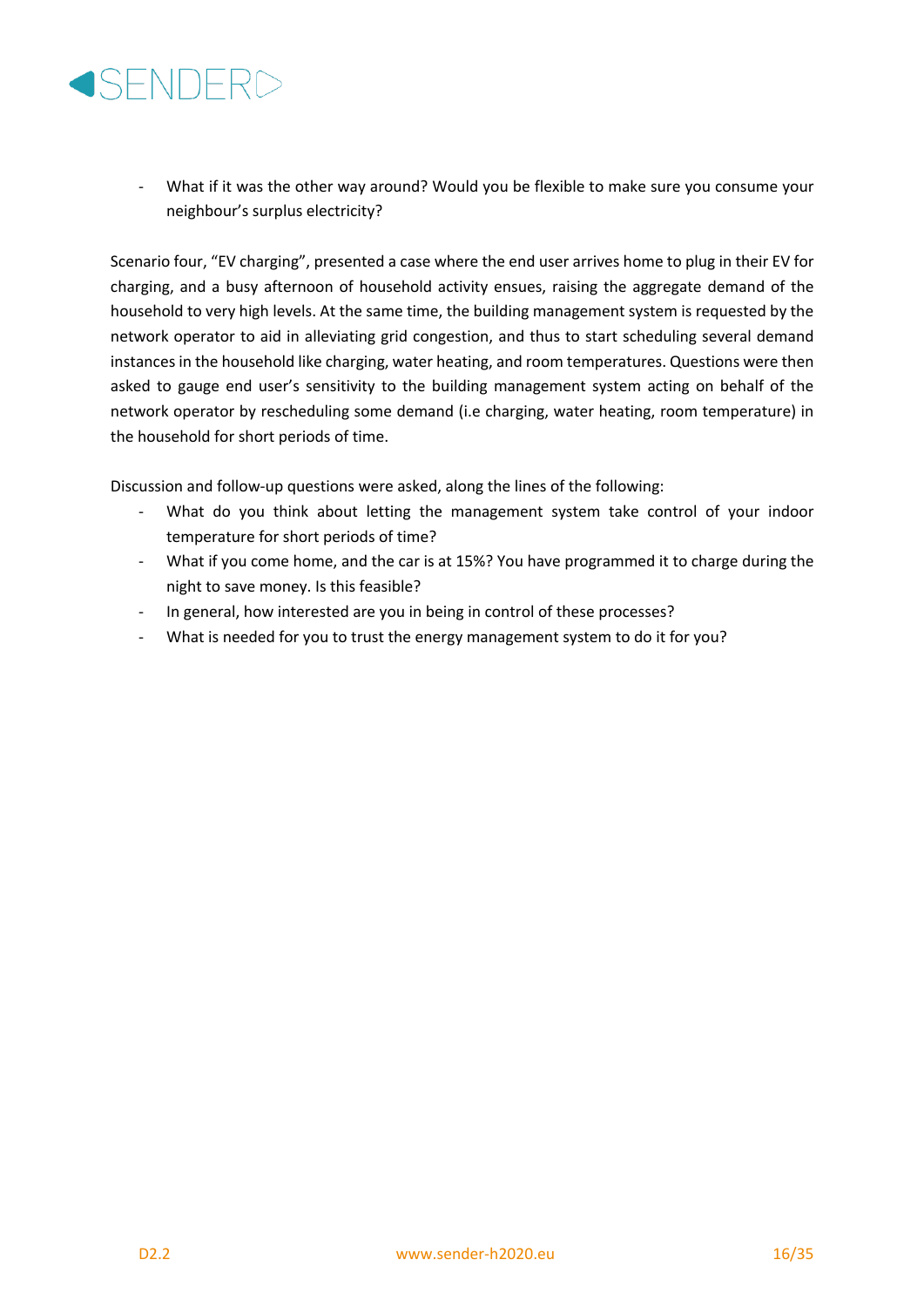

## *4. Results*

The following sections present results from the workshops and the main topics from the discussions on each use case scenario in the form of verbatim quotes from workshop participants. Unfortunately, due to the online format and mixing of online and physical format, transcribers were unable to consistently assign statements to their owners. To remedy this somewhat, quotes are separated by designations indicating the country of the person stating it and a number indicating their place in the order of references for each topic, as they appear in the transcripts. The numbers are reused for new topics and may not indicate the same speaker. When a letter is added to the numbers, this signifies a conversation within the same reference between two people. It should also be noted that even though the headlines refer to the topics of the discussions that are referenced, some of the other solutions will invariably be taken into discussions where they are not the main topic of discussion.

#### *4.1 Maximizing renewable energy sources*

This use case scenario discussed how a household would be able to employ SENDER solutions to make sure they were maximizing the use of renewable energy sources, as opposed to not implementing any measures and simply consume whatever was available thereby increasing the chance of consuming fossil fuels. Of course, ideally speaking, mostly everyone was for this scenario. However, like evidenced by this Finnish participant, users may be wary of committing to any kind of flexibility or use-shift scenario without first getting a clear idea of the risk of inconvenience:

Perhaps, with regard to the issue of affecting one's own use and distribution of electricity, I notice that a lot of people are open to the idea, and that's how I answered, too, but at the same time I also thought that the inconvenience related to this should be reasonably small, of course. If you can influence or affect the issue, but it doesn't require any process diagrams or reorganization, then it's an option that makes sense, but, however, the reality is that life is complicated and time is limited, so if it takes a lot of effort, it's possible that people will choose the option that is the easiest, even if it means a slightly higher electricity bill. (Finland 1)

Differences of opinion did arise once the idea of having to make changes in everyday routines and living. For instance, a regular way of thinking about this is to try to create a mental map over which appliances in the house that would be available to offer up in case it would be a good idea to postpone consumption, thereby increasing the chances of consuming from renewable sources. This Austrian workshop participant said the following:

Just thought of the washing machine, that will probably be confined to just the washing machine, because I have to cook at noon when the kids get home. I can only charge my E-car in the evening when I'm back home because I'm on the road all day. The vacuum cleaner, which might run on its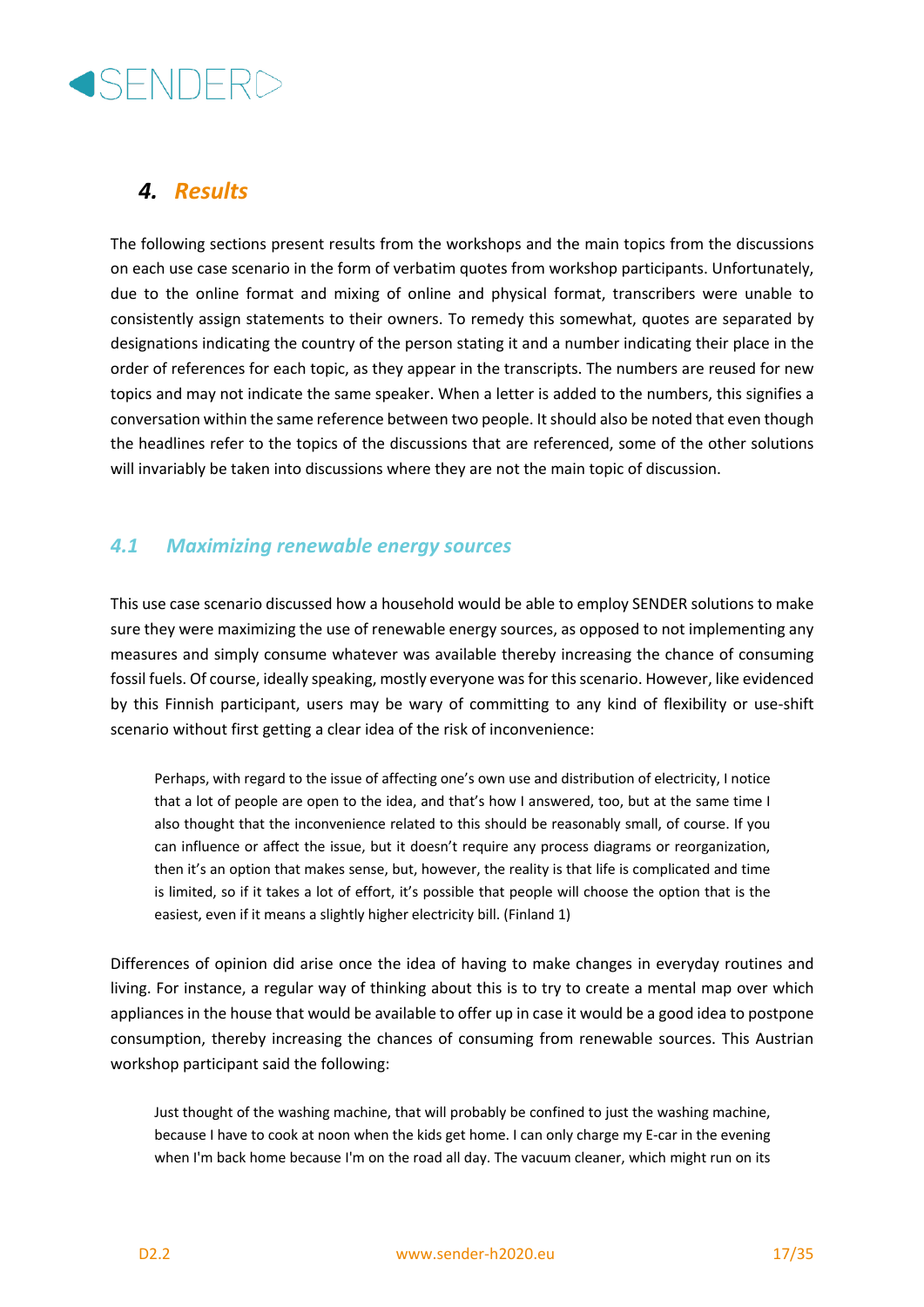

own, we'd have a chance there. The refrigeration for cold storage at home, it runs all day, I can't control anything about that. You might have a just few appliances (Austria 1).

This participant observes that many appliances are outside the range for flexibility, whereas some appliances and consumption could more easily be imagined as possible to shift. The discussions regarding this issue were similar in the Spanish workshop:

[...] it depends on what we're talking about. If we're talking about the water heater, I do see flexibility, but for example, if we're talking about the oven, a little less, because of course, you want to do your cooking when it's eating time. I do have some flexibility, but I think a little less. (Spain 2)

Sentiments toward this were quite similar in Spain, where discussions were strongly oriented towards convenience. On the issue of shifting consumption to accommodate for renewable energy consumption, a Spanish workshop participant had this to say:

If it doesn't cause too many issues, too many inconveniences, then yes. If it were very inconvenient, then no. [subject asked to explain] I mean, if I'm taking the electric car and I have to choose whether to charge it now or later, if I don't have to use it within the next hour, it's all the same to me. I would wait until later. But if I plan to use it, I wouldn't wait and go out an hour later just so I can charge it when it's cheaper or when there's more flexibility – which is the idea. I don't know if I've explained it well. (Spain 1)

This is also related to the activity of showering, regarding which one workshop participant in Spain said that "*for me, even if the system tells me it would be best if I showered at X time, I would do it [regardless]*". (Spain 4)

One issue that was explored in the workshops was whether users would be interested in shifting consumption for the sake of correcting grid imbalances. People in general do not seem very familiar with such a way of thinking, and those who are vocal about it will tend to be negative:

I would not reduce my consumption in order to reduce the load on the electrical grid. I don't feel like this is particularly relevant to me. For me the money part would be relevant. But on the other hand, these financial contributions are ultimately quite small in these, in one's electrical bill; at least for me, one thought I had was that I have to share is that, yeah, at least this remote working has improved the possibilities for flexibility because people are at home more. But before, there would not have been as many possibilities to be flexible with use of electricity. (Finland 2)

In general, some other topics discussed related to some facts of life which affect flexibility potential, like having kids and working from home or not. Furthermore, some users were in fact quite eager to have the kinds of capacities the SENDER solutions provided, and understood their potential easily for instance in the case of one pool-filtration and heating system: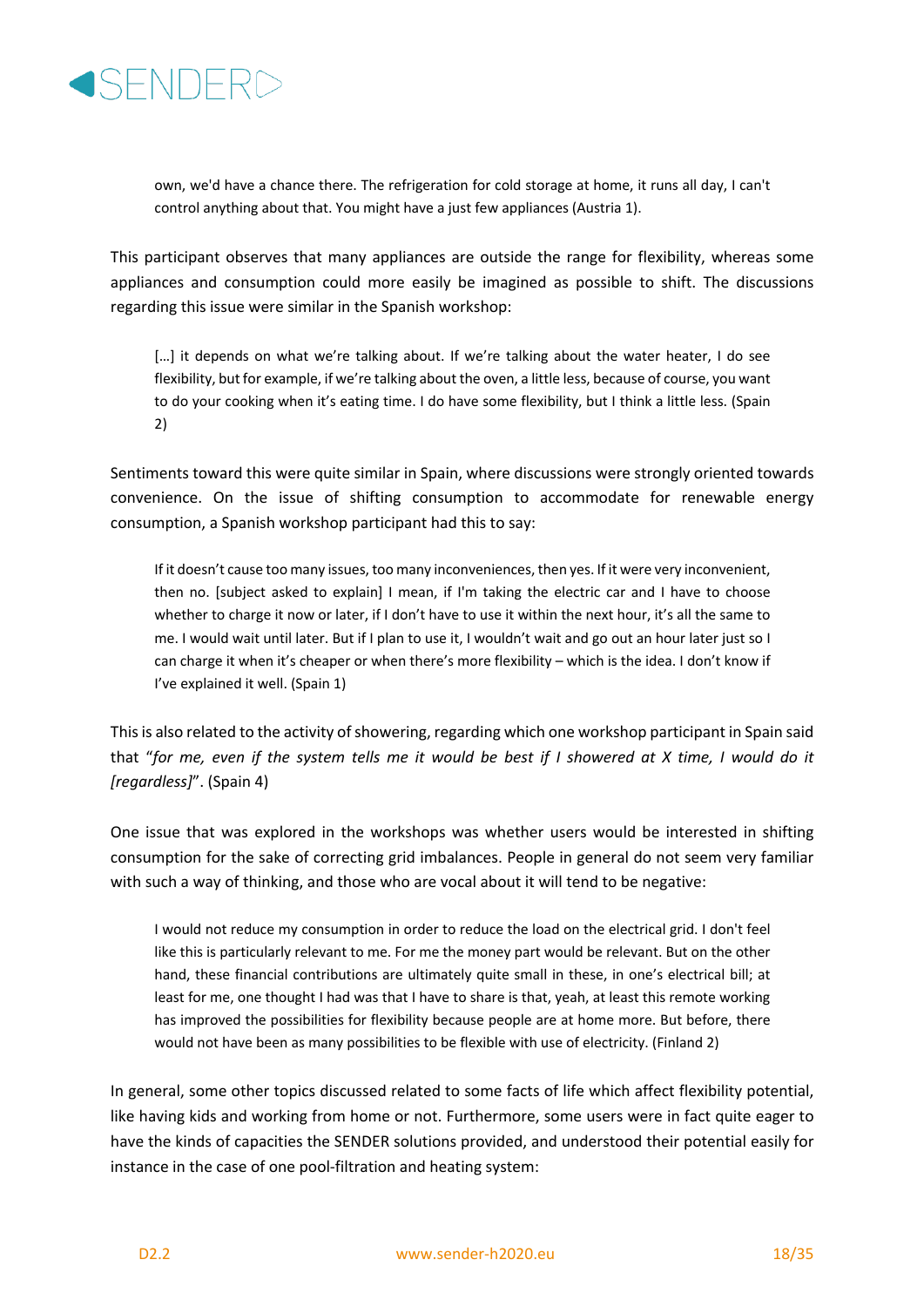

In my case, I have a pool filtration system that's programmed so that it turns on at night, because it's cheaper that way. And also, the water heater, I've programmed it so that it doesn't heat up the water at night. It's what you've been saying more or less, no? (Spain 3)

As evidenced by this quote, in some cases users are already practicing load shifting and self-curtailing, and they understand the reasons why this is sometimes beneficial. Conversely, in another statement, the system being discussed was perfectly suited for load shifting by SENDER solutions, but this time the user had trouble actually seeing how this could be load-shifted at all:

We have direct electrical heating, so I have been wondering, since our heating bill in the winter is between 200 and 300 euros per month, can this be used to benefit us in heating in any way? Because, when the temperatures are below freezing, the heating must be on continuously. Can this system be utilized at any level for this? Because then in the summer, the heat is not turned on at all. (Finland 3)

This indicates there is some work to be done on some user's mental maps, which is something which may warrant consideration by the SENDER project in the implementation phase.

Finally, the discussion sometimes was related to storage, and how storage would indeed make the manual labor of load shifting less relevant, since renewables could be stored when produced and consumed at a later time: For instance, an Austrian participant had this to say about this:

It's not just about turning on devices. One must also consider, does one only switch on a device when energy is needed, but maybe also to store energy. An energy buffer comes to mind. (Austria 2)

This might indicate a "solution" to the problem of inconvenience, and that providing the opportunity of storage to end users may be a welcome offer when the alternative is that they would otherwise need to load-shift manually.

#### *4.2 Building as a Battery*

An issue that was often recurring in a fashion similar to the first scenario dealing with load shifting and RES maximizing, was that of who would be in control and the degree of autonomy of the SENDER solution.

It's becoming clear from the responses that it's okay for the system to make decisions for you as long as it does not affect your living comfort. At least not in a negative way. And then for the question regarding flexibility. There are answers in all directions. Some people would want to have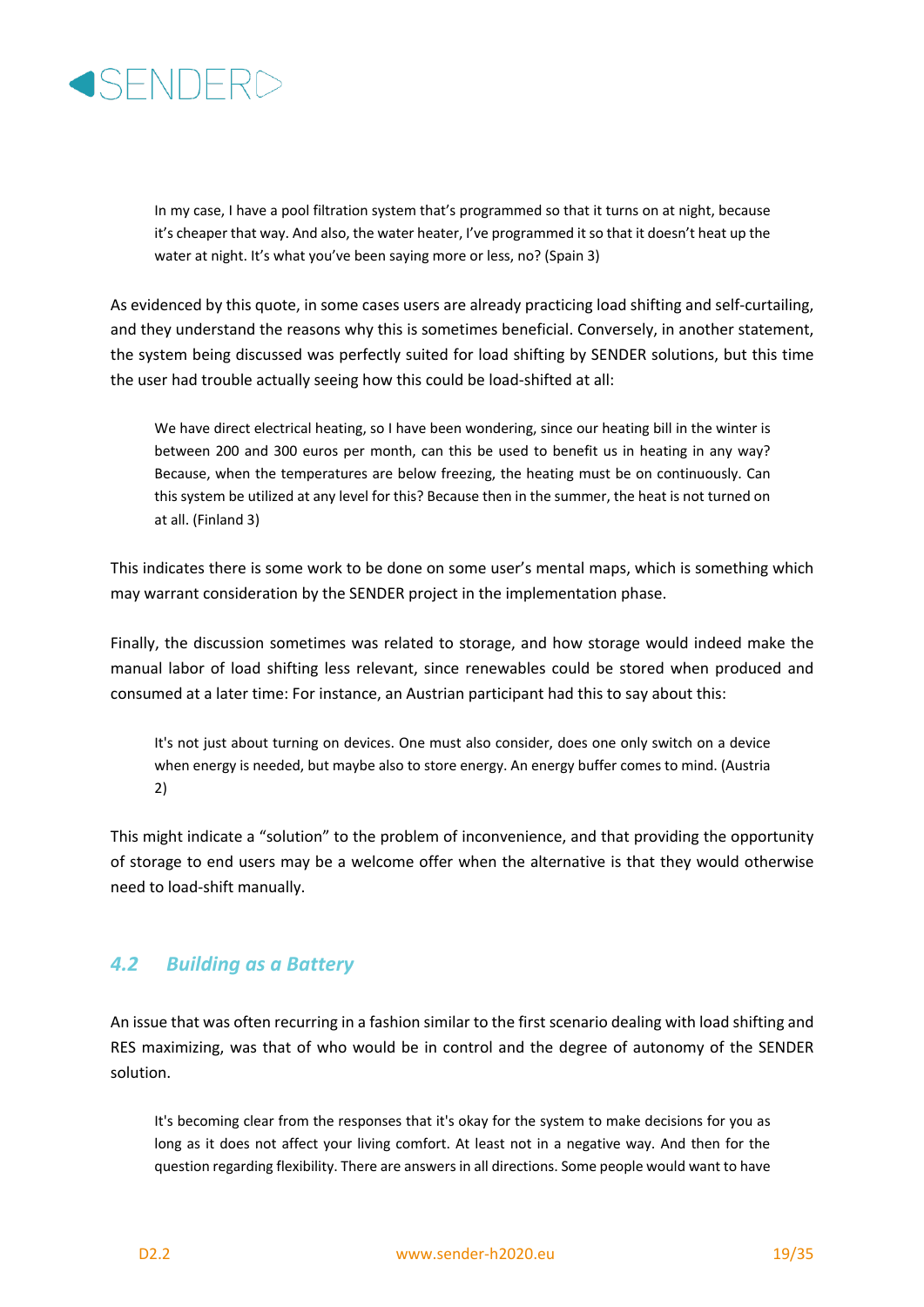

to give their permission to flexibility, and others would prefer to give control to the service. (Finland 1 – supervisor)

In many cases, participants voiced a bit of skepticism toward relinquishing control to an automated system. This does not mean that they did not appreciate a degree of automation, however they would need to be able to set some parameters this automation would need to follow:

You've said that the transmitter box has control over the system, but that the one really in control would still be me. So that I still control it, that I can say, okay in winter I'm home at 5 pm, and the heating system turns on at 4.30 pm. So, when I come home the garage is already well heated, and I don't have to sit at home in a jacket waiting until the heating system warms up. Because my digital twin knows when I usually come home. (Austria 1)

When discussing the topic of Building as a Battery, it became evident that most people do not distinguish the way this concept is manifested in life much compared to general load shifting and automation, similar to what was discussed in the case of maximizing renewable energy sources:

For example, if you are going to drive somewhere and your battery is dead [in the case EV is an asset for BaaB] and it is necessary to charge it then this would not work in all situations you need to have the ability to override it in certain situations. So even if you let automation do the work you need to have the ability to override or bypass the decision. Or make settings for each device, so that this particular device can be controlled automatically but not the car; or it can depend on the day. (Finland 3)

Other people had no qualms relinquishing control in certain situations:

It would be a possibility, you receive a suggestion, now is the ideal time to start your washing machine. And by doing that you save energy in that time span. I'm not there today, turn everything down or do whatever you want. (Austria 7)

Even so, the discussion went on to reveal that even this would not be perfect:

Maybe I'll work 1-2 hours overtime and come home late, then it would already be warmed up. Great scenario. Despite having a cold, I still go to the office in the morning. I then realize it's not going to work out and I come home earlier, to a cold apartment. To what extent can I intervene so that it warms up relatively quickly, or can I not intervene at all? I should already have the control. (Austria 1)

Again, in a similar fashion to the discussion about convenience, some participants argued that if users deviate from routine, the SENDER system making autonomous decisions may produce inconvenience: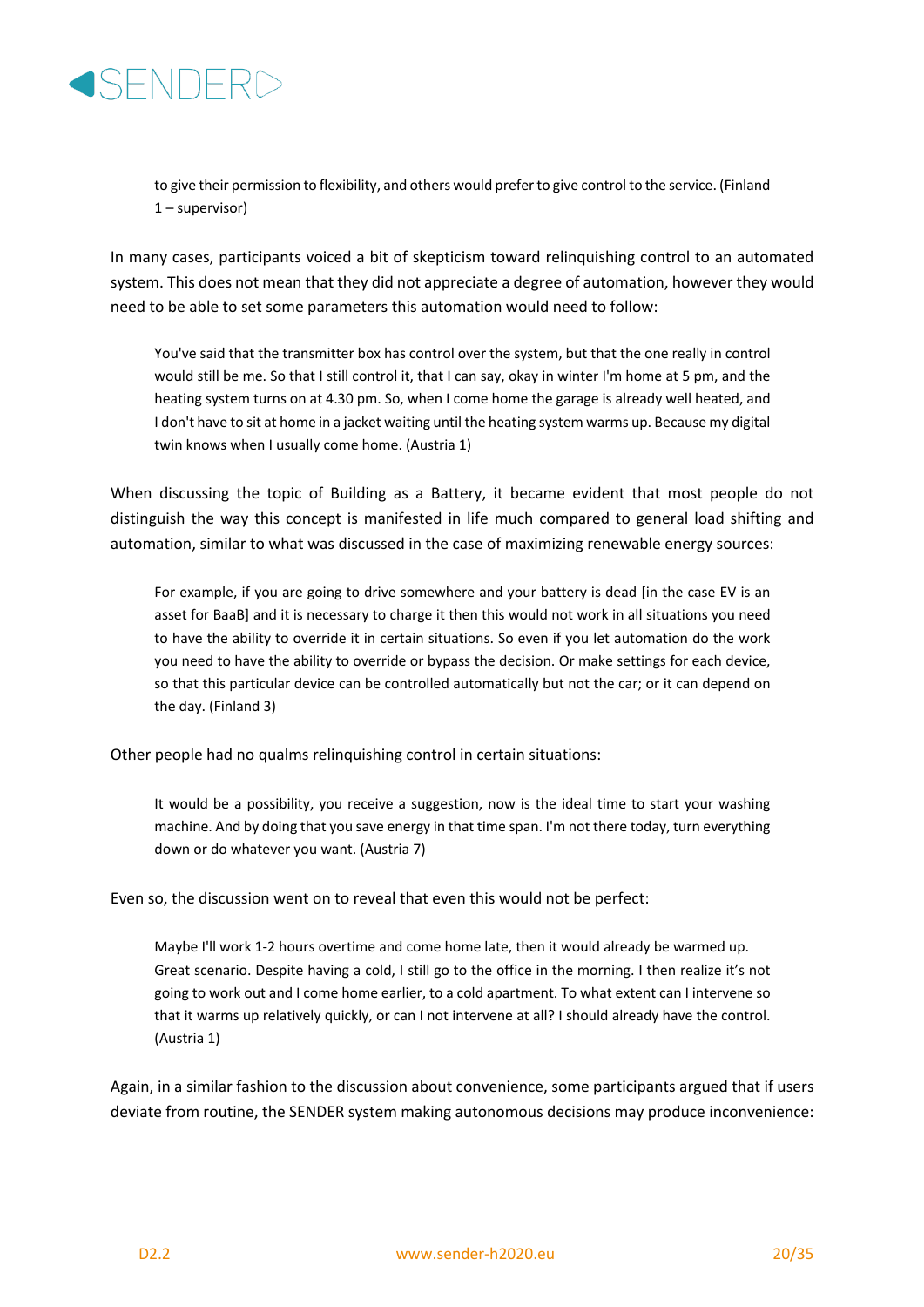

There is no advantage at all, if I've already gone home sick and then my management system says sorry to me. But if the temperature is lowered to 18 degrees instead of 22 degrees, for example, that's pretty uncomfortable. (Austria 2a)

However, some users expressed a distinct level of optimism regarding what an ecosystem of smart home devices could accomplish together with the SENDER solution:

That's exactly the discussion, I set the digital twin into action. It observes my environment and knows how warm or cold it is in my apartment. If I take this even further and say, now I also have a pulse watch, and this data flows into it, then the digital twin immediately knows that I'm not feeling well. (Austria 2b)

There is perhaps a slight indicator here of a possibility for inserting wearable technology and fitness monitors into the SENDER eco-system, thus producing something useful related to the health topic.

The discussion regarding the balance between control and autonomy was often developed into a discussion dedicated to how, in the case the user would be allowed any measure of control, this would be brought to bear on the SENDER systems. One respondent was asked how they would like to control the system, and answered like this:

I don't know, some kind of application. It doesn't matter to me, really. On the other hand, I would like to have something on the wall, because I hate the fact that everything is an application nowadays and you always need to have your phone with you, and you always need to be looking for it. Furthermore, if it were on the wall at your home, it could be both as an application and some gadget on the wall at home. And if you need to make some adjustments then even the children would be able to use it. I'm not sure how much this would affect everyday life but what I was thinking about was this is this would only be controlled by adults otherwise. On the other hand, I don't know where children would need to use it. But if you get a babysitter for example grandmother and if you were somewhere else then and outside it would be able to adjust those things Without you having to be involved making adjustments regarding something like the washing machine or something. (Finland 4)

A number of concerns is evident in this quote, which seems important to users, especially one that is somewhat experienced with technology use. Firstly, the phone does not seem to always be an ideal medium, since it is not always carried along with the users, and the user suggests the system should be able to be manipulated by people who are not "on-boarded" and where the installing of apps and creation of user accounts and sharing of passwords would not be ideal or desired, such as children, babysitters and other visitors. The solution suggested for this is something mounted on the wall that can be used to monitor and input simple adjustments by users other than the "administrator".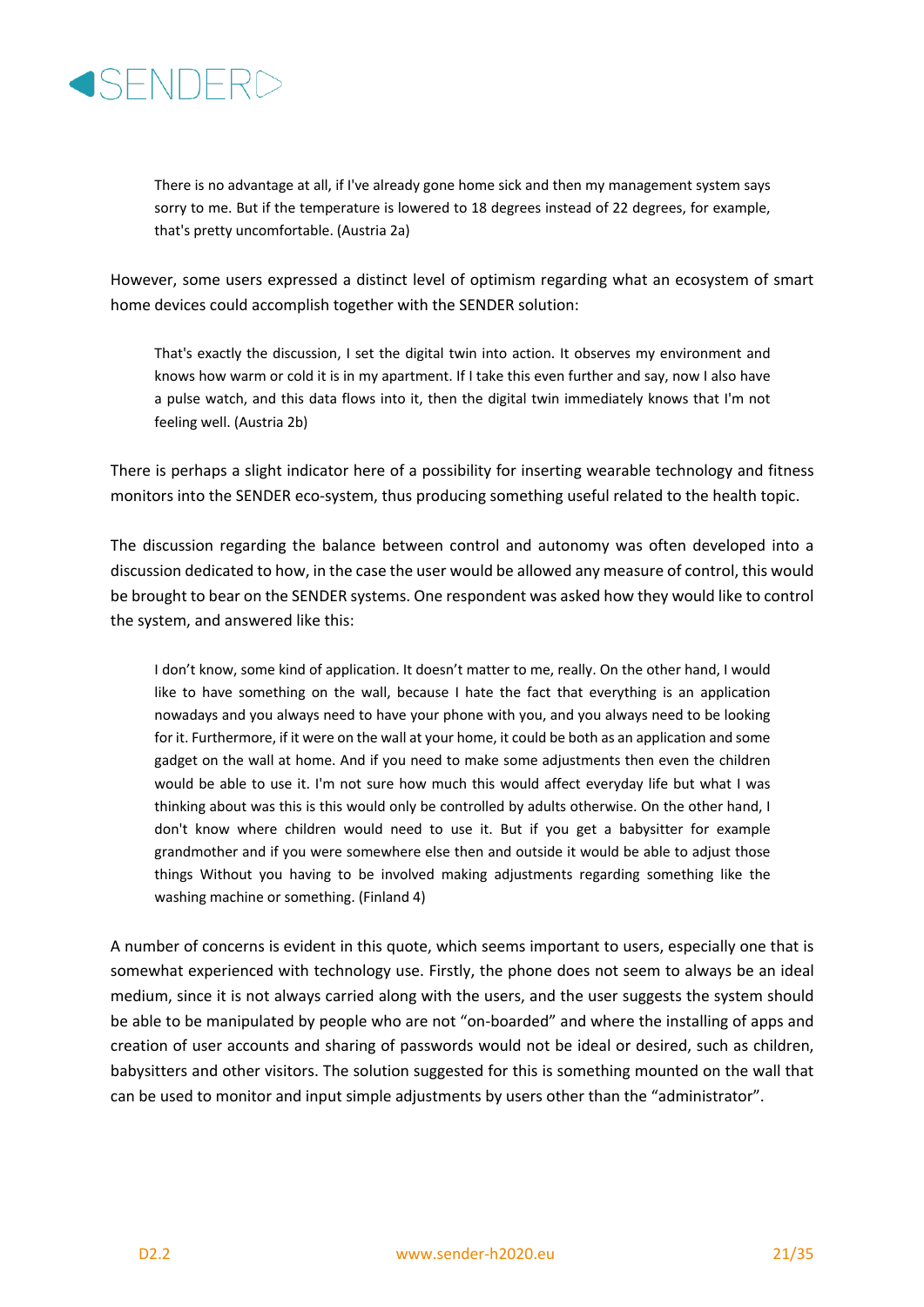

Furthermore, the discussions touched upon how users relate to what actually happens in the home when control has been exerted on the system. In other words, the system should not only cater for a level of control, but also provide a means of monitoring the effects of input:

It should have some default settings but nevertheless you would be able to watch what these selections mean in practice, and you would be able to change the parameters if you wish. But I agree with the majority here that real-time tracking is a little difficult. I don't think it makes sense for it to be beeping in your pocket all the time or having a device making noises on the wall of your house, but it would be nice to be able to modify or adjust settings as you… To see the effect of a setting after using it. It would be nice to be able to adjust them afterwards. (Finland 5)

Another issue which is touched upon here is that "beeping in your pocket" at all times of the day is something users are not interested in, and that a monitor system should not be invasive or obtrusive in any way. A level of discreetness to the way in which the system attempts to attract the attention of users for inputting some decision to load-shift or not, seems desirable.

Moving along the spectrum of this issue of the attention of users, it needs to be mentioned that some of them were also very sceptical about being involved in matters of the energy consumption of their home and appliances at all. This person, for instance, was worried that having to have to deal with building management technology like the SENDER solution was becoming obligatory in the future, and wondered whether it was possible to opt out of it all:

Sorry can I ask, do you think is it inevitable that this flexibility thing will interfere like our normal life of normal people at some point at some level anyway or can it be so that these things will be handled automatically completely one way or another so that only the people that are really interested in these kinds of benefits economic benefits or climate change and possibilities to affect those things would have access to make decisions in regards to these flexibility things or is it inevitable that all of us will become used to having control of these things and you know so on? (Finland 6)

This indicates that for some people, spending a lot of time and attention on a energy management system at home would be for the specially interested, and that they would prefer this to be automated as much as possible. Again, this is reflected in the following quote comparing home automation with investing. Again, it comes down to making some simple decisions based on some information at a certain point in time, and then allowing oneself to "forget about it".

Well, it's hard for me to believe that I would ever be so interested in those decisions as an active player in such a way that it would intervene in my daily life with all its questions. It's like in investing, in my opinion, even though there is financial gain that can be obtained, and the more time, effort and learning you put into it, the more you can get, I would nevertheless prefer a passive investment strategy, in which I go ahead with safe selections, and it doesn't affect my daily life, except... As a point of general interest, I would learn where I could save electricity or what things I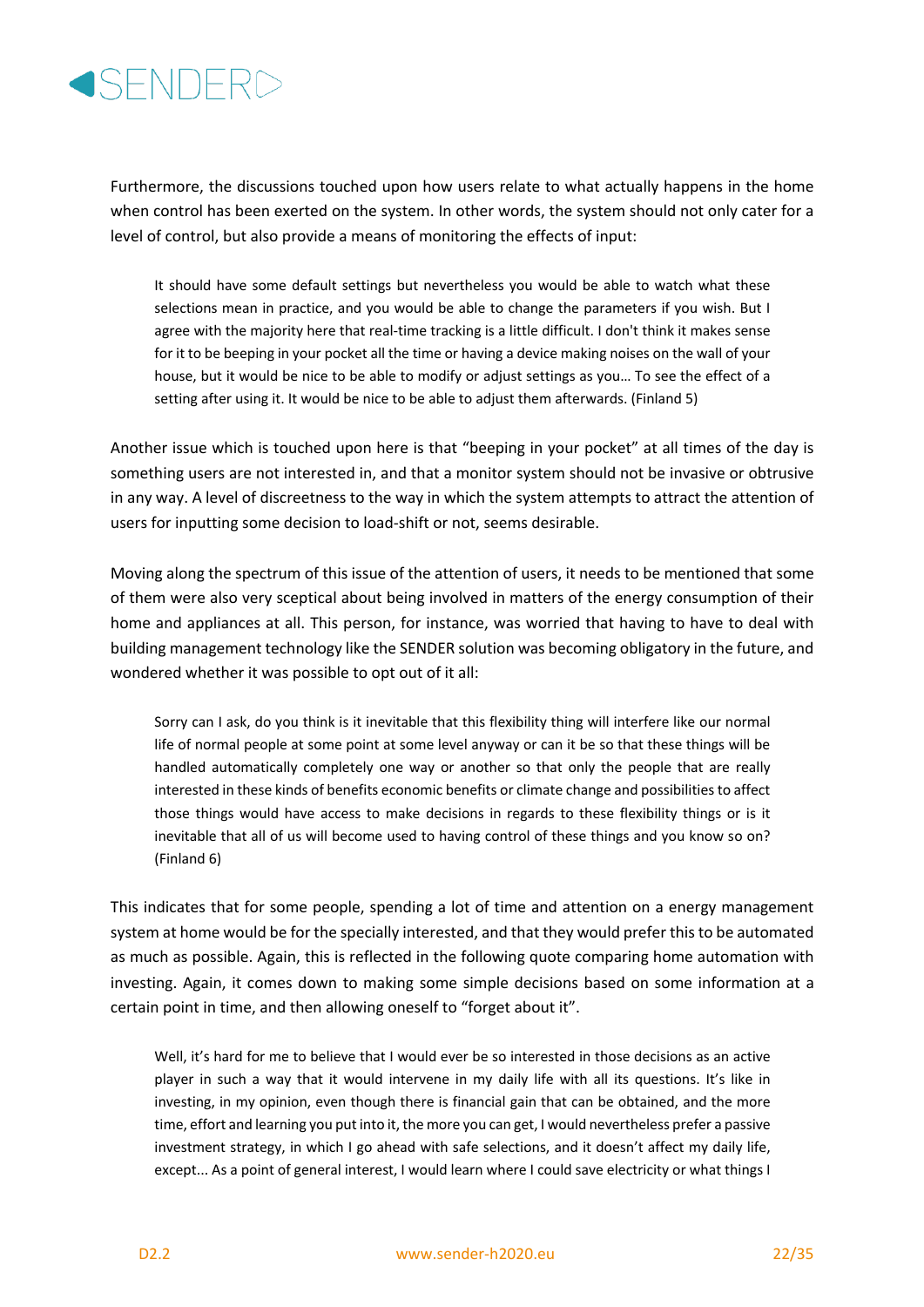

could earn from, and then learn about those and think, ok, do these suit my use profile, so to speak, and then make some individual active adjustments, or take the control into my hands in some certain category, but for the most part, I would prefer that the technology and intelligence be so good that I could be confident that 80% of the optimization would occur without regard for my active action. (Finland 2)

In the case of this person, it seems their ability to conscientiously forget about these issues, is down to being able to trust the system to optimize at least up to 80%.

For other people, the concept of a system autonomously controlling one's home also gave rise to some concerns about cybersecurity, and what would happen if for some external reason, like a disaster, a user's influence over the SENDER solutions would be incapacitated:

Another topic, worst case scenario what happens in case of power failure, a complete global failure? Isthere blackout protection? Can the devices be accessed even in these instances? Is there a security system for the Sender-box? Perhaps I have young children or a vulnerable person in my care, I need warm water to wash them. I would be interested in that. How would that work? […] Exactly, the question was, am I then autonomous? Can I still control the whole thing individually as a household, in some way energy efficiently? Or does it have no advantageous effect for me and so I say, okay, I'm just like everyone else with no electricity. (Austria 4)

The issue of even the physical protection of the box itself was important for some, likening the SENDER box in charge of one's electricity system to a safe containing valuable:

I'm very cautious about Cybersecurity. Namely, how is access to the transmitter box regulated, how strongly is it secured, how easily can I get in there? Do I keep my Sender-box in the garage or somewhere with a door that is open all day? Or do I encase it in concrete? (Austria 3a)

If an external person could access it and make it cold in your house, it shuts down and nobody knows why. Of course, that must be secured and monitored accordingly. (Austria 3b)

Finally, a large part of the discussions, primarily in Austria, were dedicated to how the SENDER system connected to the house would relate to an island scenario, and security of supply in the case of a blackout.

Then we will be assisted by the Sender-box, that means the transmitter gets a signal and now I switch to emergency mode. That means I'm taking myself off the grid and the transmitter box automatically accesses my private storage and I draw my power from there until the public grid is back up. And the advantage of that would be that there really is blackout protection. With these transmitter boxes, we could potentially reduce the interconnected energy communities to the point where one source is enough for many. (Austria 5)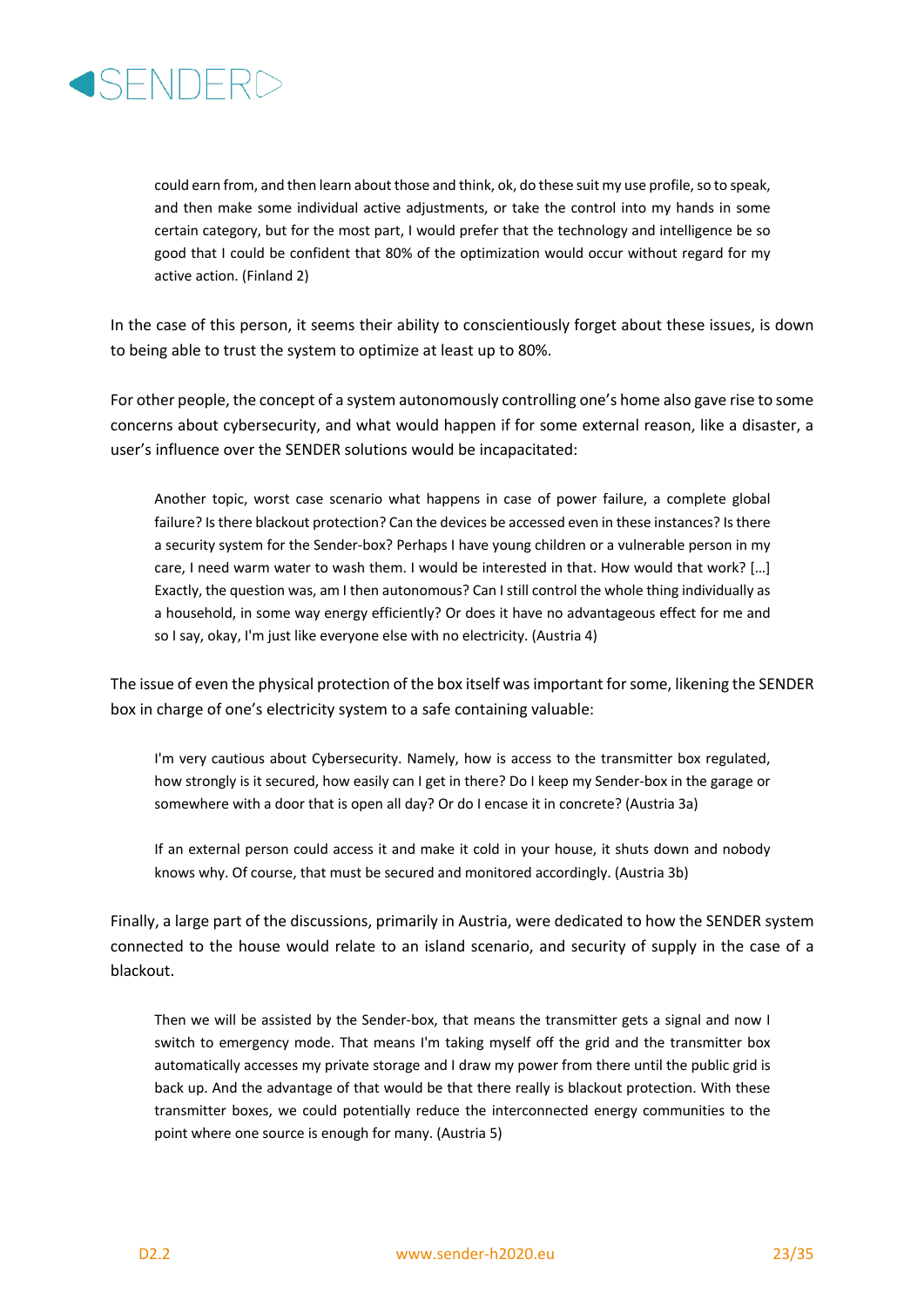

This was mentioned elsewhere as well, as some users exhibited a competence in this area, for instance in the case of this person who was already using solar PV to power the water heater and was on a mission to use locally produced RE to make them energy independent:

I already have solar panels installed for the water heater, but I was thinking of installing them also for the overall power supply, so the whole house runs on solar power. (Spain 1)

It is also worth mentioning that the discussion sometimes went in the direction of demanding solutions of the kind that the SENDER project is already pursuing, and which is more extensively covered in the next topic on Building as a Battery. For instance, one participant recommends this course of action:

Has there been any thought given to modelling behaviours within a single community and taking advantage of this in the optimization of its own electricity production and consumption? For example, if one family in the neighbourhood has a traditional daily rhythm and another family that works late Into the Night Could the consumption of the electricity produced be automatically evened/balanced between these example families? For example, if both families have solar panels, but they produce electricity between 9 am and 8 p.m. One of the families consumes electricity from the panels between 9 a.m. and 2 p.m. and the other family Uses electricity between 2 p.m. and 8 p.m. And if there is need for additional electricity it would come off the public grid. (Finland 7)

In general, the concept of BaaB caused people to have quite differing opinions and have discussions focusing on the balance between their own control of their house and the autonomy of SENDER solutions. Paradoxically, even though a level of control was desirable, interacting with devices in order to respond to notifications and manage settings seems less interesting to users. A universal solution that could be used by visitors and children was also desirable. Overall, an option to override automation seemed important, but a golden rule, according to one user, is an optimization of about 80% of resources by automation.

#### *4.3 Peer-to-peer Trading*

The discussions around the topic of P2P trading and the digital twin was characterized by some positive sentiments by participants but also caused them some confusion and the discussion would often revert to rounds of questions being asked to conveners. This could be an indicator that the concept in this scenario due to its cutting-edge nature, is something most end users have little knowledge about. Even so, people argued warmly for sharing electricity between neighbours, which in and by itself is a rather simple concept in theory, but that gets very technical in practice. This is a quote that shows some of the confusion which arose: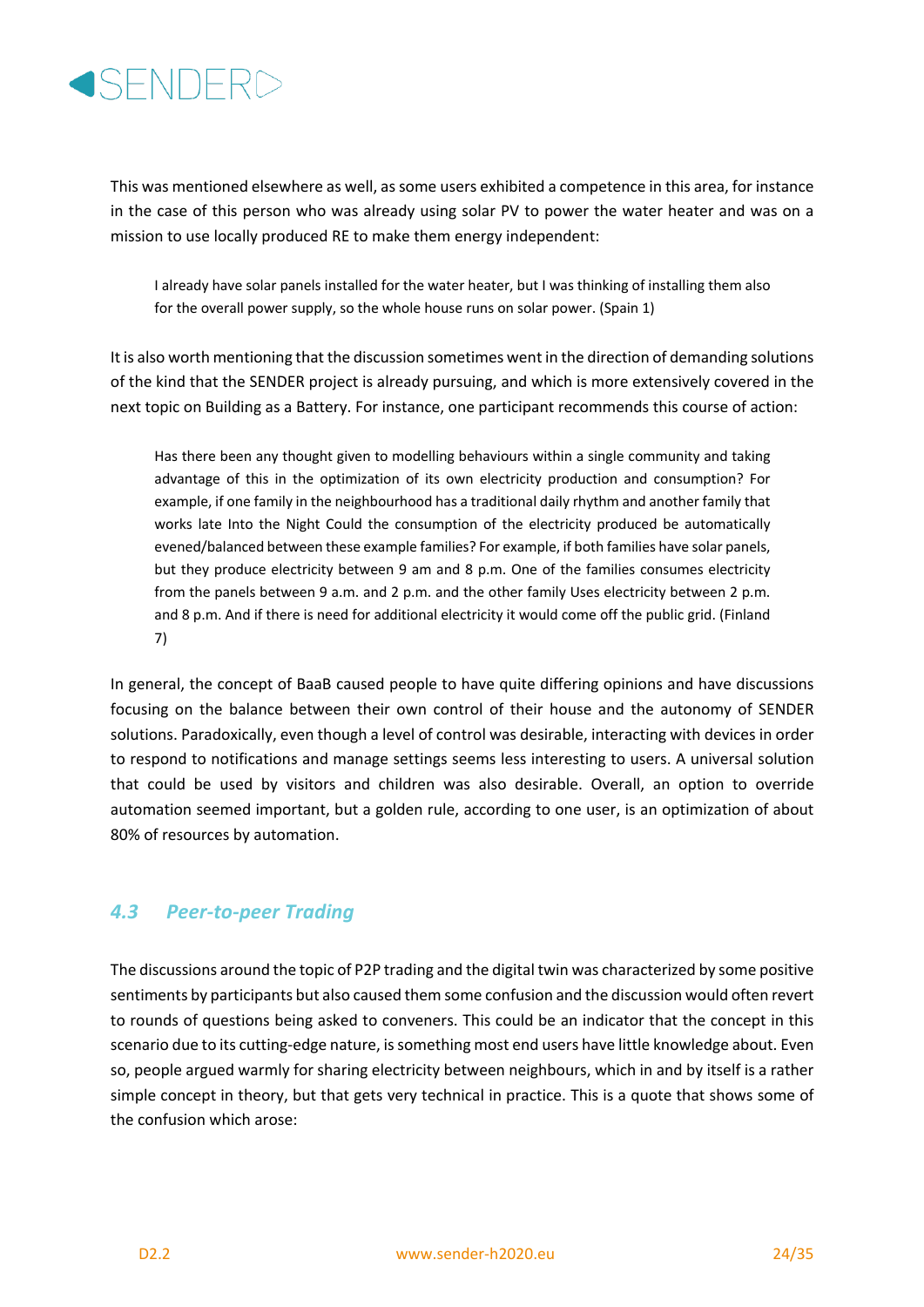

There is nothing more senseless than feeding the surplus electricity into the grid for many reasons, among other things. Also due to the question, whether the net in this capacity can always compensate. That means if I can decentralize using the electricity and pass it on directly to other households, without feeding it into the grid beforehand. I feed it into the net before, that probably contributes to network stability. On the other hand, surplus electricity, why should I not make it available to the neighbours? Whether it is regulated, or over the net. (Austria 1)

As is apparent in this quote, a mix-up quickly arises when discussing how trading electricity between neighbours works. Often the participant will prefer sending the electricity directly to the neighbour, bypassing the grid. But, we may see a situation where the electricity will need to travel the grid to get to the neighbour anyway. Many participants would focus on how p2p sounded complicated:

In my opinion this sounds complicated. To start selling to your neighbours. And maybe, in general, there are so many different levels of technology users. Would there be enough people who would participate? Maybe it would be easier to just sell back to the grid. There would have to be a lot of solar panels to have a significant economic impact. (Finland 4)

This participant has a sense that involving other people such as neighbours in a straightforward affair of electricity trading with the grid will complicate things. Indeed, this sense of complicatedness is also apparent in the following statement:

[Participant] Wouldn't that also provoke conflicts? If you promised me that I will have so and so much savings if I join you, and then I do not get as much as promised, because you consume it yourself? […] the costs, there will probably be connection costs too, for these connections that have to be made?

[Expert] No, it goes through the public grid. No direct line, in between there are public power poles.

[Participant] Oh, then I understood it wrong. I thought it was directly connected. (Austria 2)

Furthermore, in some cases it was quite clear that some of the participants were completely unable to see the point of P2P trading at all, given that the contributions of electricity this would provide would be negligible:

And for me it's a little bit difficult to understand why we are even talking about such small units, talking about such close parties, such as neighbours etc. What is the meaning or significance of this? Is the point here to think that, psychologically, it would somehow be more pleasant to sell and buy from your neighbour? What is the idea behind this? To talk about someone familiar to us, as a party to a transaction? Is it a question of physical proximity? Is there some significance in terms of this technology? (Finland 11)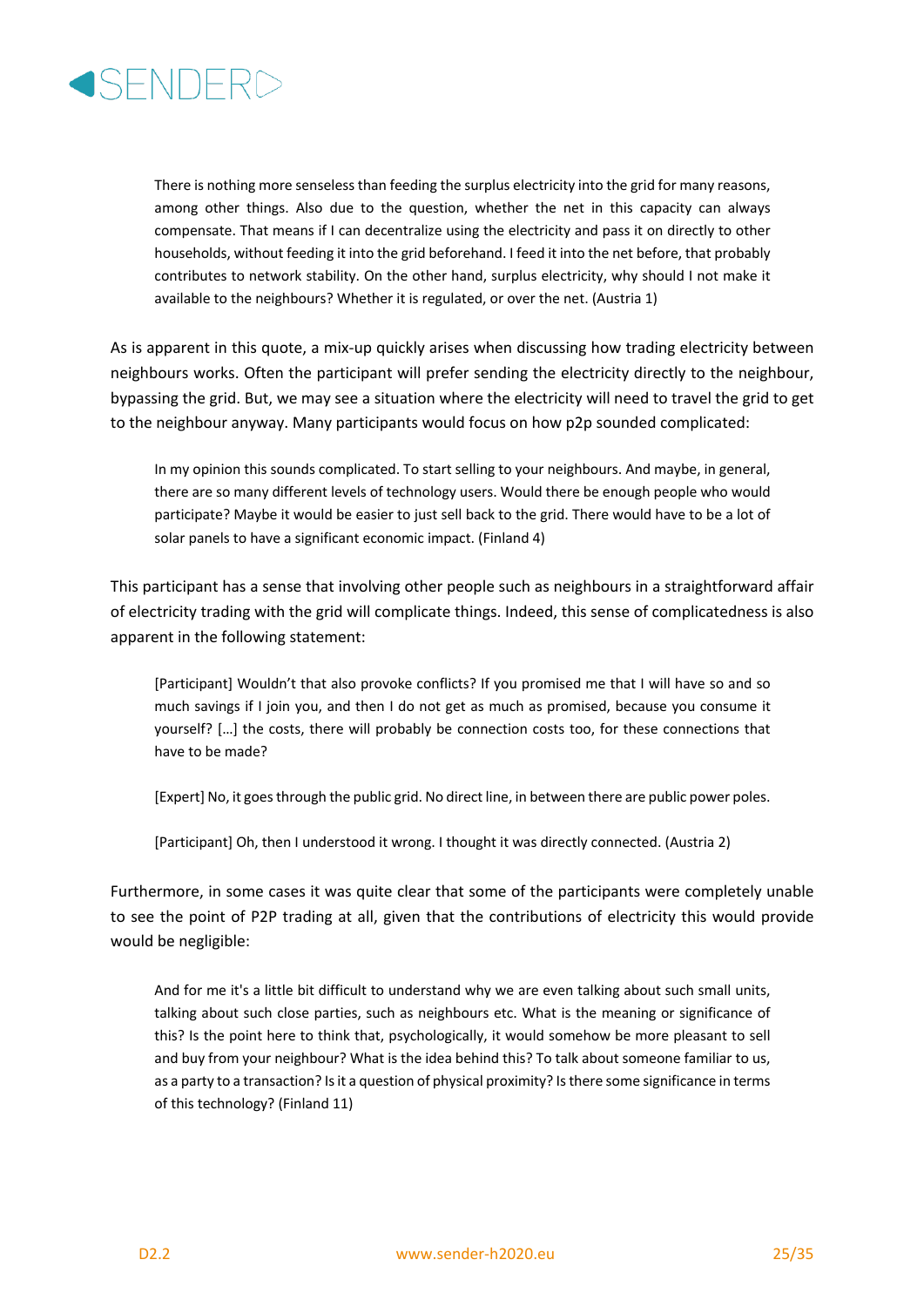

It was not always easy for experts and workshop conveners to answer these questions succinctly, so the discussions often revolved around general conceptualizations of how P2P can be implemented, ultimately provoking even more questions. In some cases, *many* questions:

I've also imagined this model with the highway. Have a nicely developed highway, but the roads leading to it may be gravel roads. To what extent has that been taken into account? This is question number one. Question number 2: what is the legal situation? There is a change of tenant, for example. So, I assume that I do not necessarily have to be the owner of a house, but I can also be a tenant. What if someone dies, a whole new tenant comes in, what happens then? Do I have to pay costs, or am I obligated to participate in their renewable energy? Must I also attach solar panels to my house. That was three questions actually! (Austria 3)

This participant sums up just a few of the questions which would serve to bring across the feeling of inquisitiveness and somewhat scepticism that this whole thing would be too complicated to even know where to begin. The above quote related to legal matters, but of course there are technical parameters as well, further adding to the strain on grasping this concept. In these cases, the debate would circle around how electricity would be traded in practice between neighbours:

Have you thought about these kinds of models in which the electricity would be transmitted within your neighbourhoods grid and in which everyone would have a storage of solar power and you would share the energy in a specific order, or would the idea be that you would engage in trade between your neighbours? (Finland 2)

The discussion would then revolve around "the logic of trading" and attempt to resolve whether people would engage in trade in practice, or if it would be more like a system based for instance on blockchain, measuring and monitoring the trade or sharing of electricity between the neighbours, automatically transferring from one house to another house and the blockchain constituting the bookkeeping between trades. Even one of the experts would get curious about what this would look like in the future:

There was a question for me that have we been thinking in our Sender Consortium about peer-topeer trading, that is it going to be based on a marketplace where you could trade with electricity or is it more like blockchain technology such that the allocation or trades are automated events and the blockchain technology only keeps track of who has given what and who has received what. So, do we think that in this scenario the trading would be somewhat active […] or would it just happen automatically, and the technology would only keep track of what has been happening? (Finland 3)

These kinds of questions produced discussions between experts and users that indicate that the experts in this case were not far removed from the users, as can be seen in this exchange: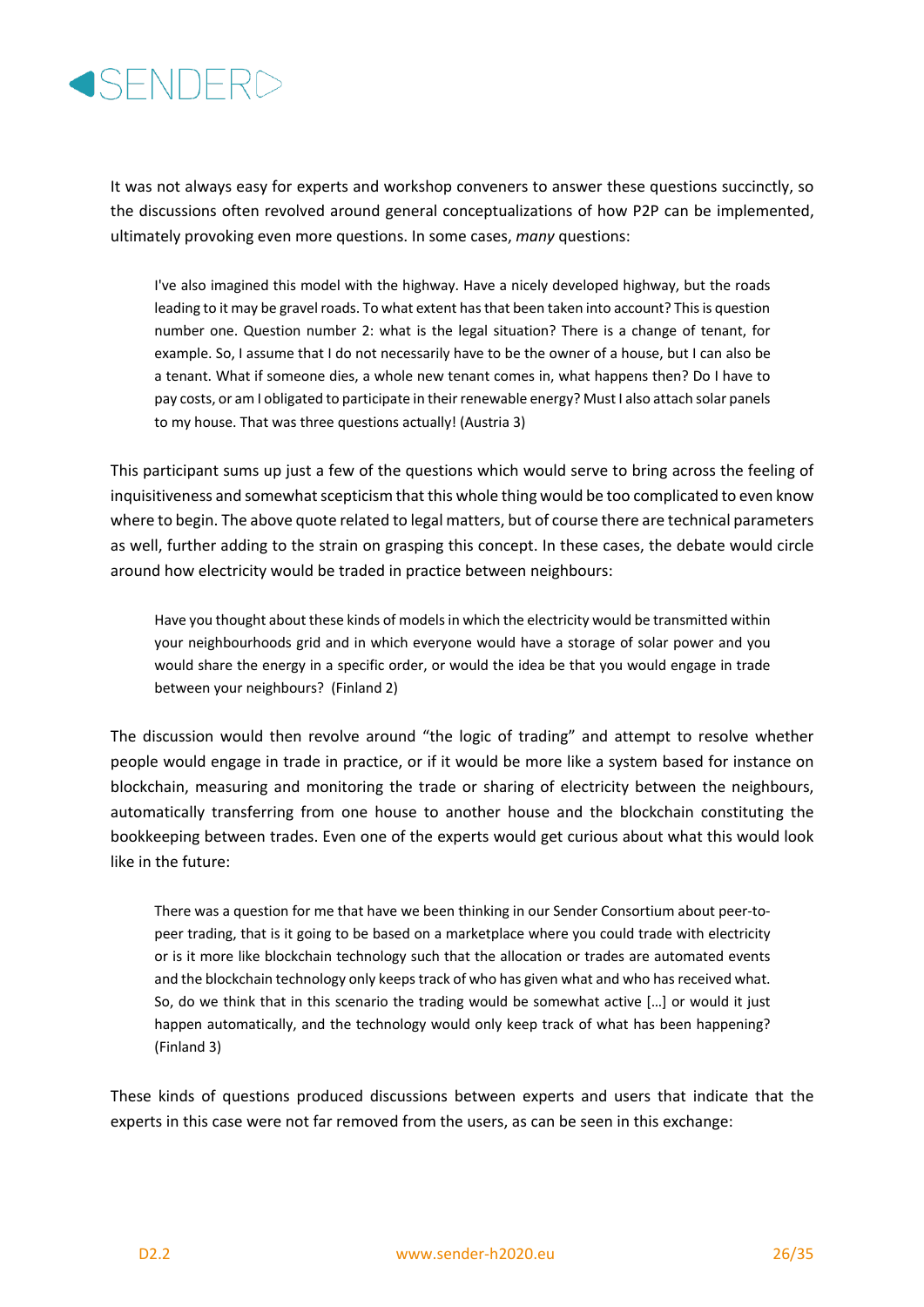

[Participant] Apart from that, the question for me is, if there is only one producer and 3 consumers, how do I regulate it? What if there are 3 producers and 1 consumer? Who supplies the consumer and on what terms? Are there privileges on electricity supplies when it's sold?

[Expert] That will also be clarified, because do I have to take it or can I also say, I don't need it right now! That also still needs to be thought about.

[Participant] That was exactly my thought! (Austria 4)

When discussing the positive aspects of the P2P trading scenario, participants would sometimes point to the societal benefits of sharing between neighbours, and how "short-travelled electricity" would be resource saving. This is exemplified in the following statement made by an Austrian participant:

It would also be resource saving to join forces with the neighbours in pairs, to join together. Only one builds a PV plant, somewhat larger, both neighbours install a small 5kw unit or connects themselves perhaps to a larger system and rent a module or obtain the electricity from there, rather than that every single-family house in Austria has to install a PV system. It would be economical and resource-saving. (Austria 8)

In general, these kinds of statements were numerous in the Austrian context, possibly due to its rural geographical context compared with the other two. This perhaps also ties in with the discussions on some of the other topics, where Austrians again were considering how SEDER solutions could help with going off the grid and even serve as blackout protection.

Also, similar to the other scenarios, discussions often would return to the ever-central topic of convenience. Mainly, in the context of P2P trading, if trading electricity with your neighbour is experienced in the same way as in the conventional context, selling to a neighbour would be all right. If it was equally easy, it would make no difference:

Do you feel like there would be any significance as a matter of principle whether you sell to the grid or to your neighbours if it is equally easy? In that kind of case, it wouldn't matter. If it would be equally easy to me either way it wouldn't matter. (Finland 5)

[...] Perhaps the main point of these comment is that convenience is gold. If you don't have to think about your neighbour's schedule, or how you will share electricity with your neighbour, but would instead be able to get rid of your own surplus, and getting the maximum benefit of it, maybe that would, after all, be the preferred/favourable option. (Finland 13)

One thing is the experience or, rather, the non-experience of P2P trading. Another topic that was discussed was of course that of cost, money, and settlement practice. Some users were quite "philanthropic", like this one: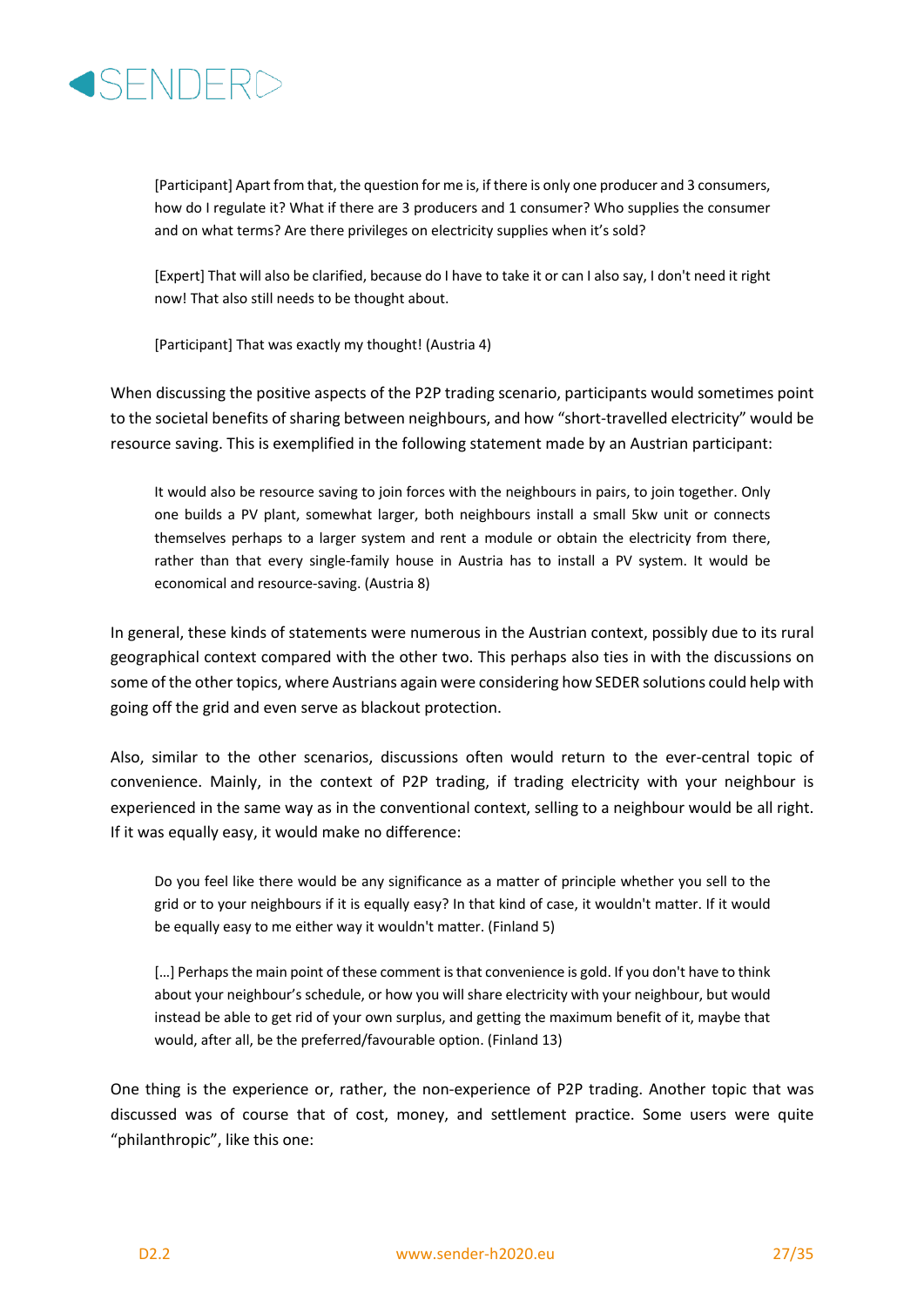

Yes, I would be interested. If I had solar panels, I would either give the energy for free or I would sell it, depending on the neighbour's needs, on his current financial situation. And if I didn't have solar panels, I would buy it from the neighbour. (Spain 1)

However, when it comes to money, the majority would prefer to sell their surplus electricity to the highest bidder. Selling to the neighbour was out of the question if the grid would pay better. However, both being equal, the neighbour was in fact preferred.

The truth is, if I buy it for 10 and then I sell it to the provider for 1, I would also sell it to the neighbour for 1, the same price the provider would pay for it. I would want to get the same price I get from the provider. I wouldn't be that… philanthropic. […] If it were the same price, I would prefer to sell it to him. Yes. And my idea would be to go to a cooperative for co-generation of electricity, but maybe that would be a little more ambitious. (Spain 2)

In the case of Spain, the participants would rather talk about energy cooperatives than communities than P2P, as cooperatives were perceived to be a desirable thing to have among participants in order to save money and secure independence from retailers.

Sorry for being annoying, but this is something I had contemplated more than once on a personal level: doesn't the cooperative have a financial interest in promoting these types of things a little bit? Because surely the energy I generate will be cheaper for the cooperative than the one it must buy from Iberdrola or the energy provider company, which could be beneficial for all members of the cooperative. And even further than that, which would be a more ambitious step, [wouldn't it be beneficial] for the cooperative itself to hire the workers and buy the solar panels so that it's cheaper for everyone? (Spain 4)

The concept of energy cooperatives seems to be important in Spain these days, and when discussing P2P trading, in the minds of participants the two would quickly eclipse.

Some respondents were worried about petty conflict about money with neighbours, and thought the faceless grid a good idea neighbours are dealing with a neutral actor or player and not dealing with each other even if would cost a more, but they would be a neutral party in between who would manage all the agreements:

This is an interesting topic and even difficult to think about. I haven't even considered this before. It evokes many thoughts. In some way, the practical and technical capability aspect is interesting, but maybe what I think about is the social psychological aspect, the idea of a faceless grid might be easier because of how small of matters can create disputes between neighbours, and why there are boundaries between building lots. What I am thinking is that in these kinds of questions, there is not necessarily any limit to how petty people can be. So, if there are new extra neighbourly relationships on top of all of the existing arrangements, It may depend on the community how well neighbours get along with each other, and, In general how much they want to deal with other. (Finland 6)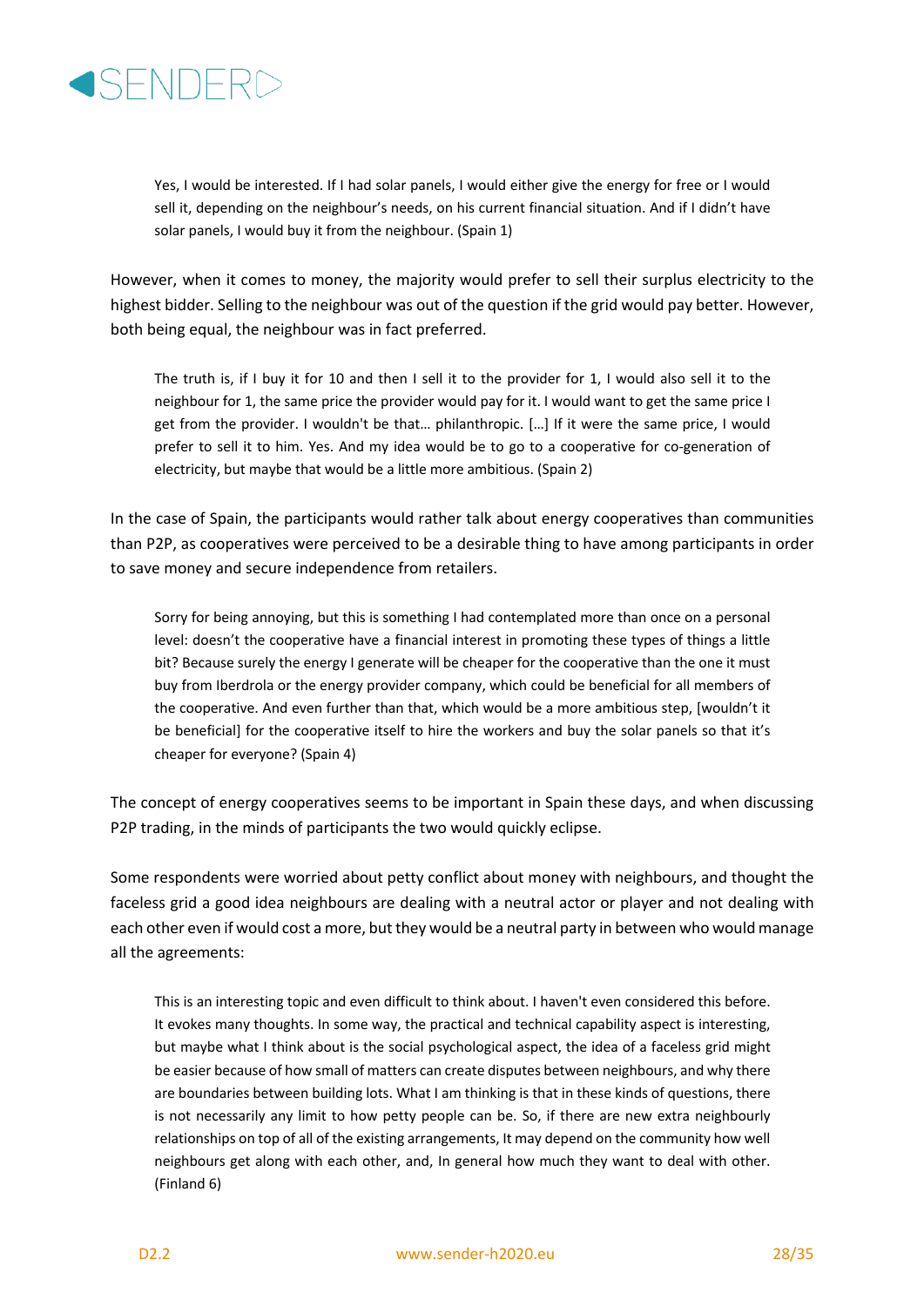

Finally, when the relationships between neighbours were settled, and the many questions about the practical and legal aspects of P2P trading went unresolved, the discussion would gravitate toward people agreeing that this whole thing was weird, pointless, but not objectionable if it did not cause inconvenience and quarrel among neighbours, and that probably this whole concept, if implemented, could not exist at all except if people had nothing to do with it:

[...] but in my opinion, this is about the technology built in the background, or how regulation will change. I don't see these as becoming relevant questions to the end user. (Finland 12)

#### *4.4 EV Charging*

The topic of EV charging and its role as an electricity storage asset at the household was discussed last, and due to this fact, many of the concepts, sentiments and ideas about smart charging overlap somewhat with the general idea of a smart, automated house. And so, it is evident that many of the notions being discussed when it comes to the other scenarios, also apply here – in a way, the car is just another appliance. The idea that the car is not being used all the time, and that especially at night, it can charge whenever, if it is ready for the morning drive:

Maybe one thought I had was that if we are talking about delaying the charging of an electric car, is there some automation, so that if I plug it in in the evening and need a full charge by morning, and it recommends that the car should start charging at three a.m., will there be some kind of automation which would initiate the charging at that time? Do you know what I am trying to say? Will it be possible to automate it, so that it can be delayed, so for example, if I don't need something right now, like wash my clothing immediately but within two hours, can this somehow be automated? (Finland 1)

In the quote above, the user expresses a clear motivation to participate in demand response and make their EV available for this, and they are comfortable with the idea that they do not need their mobility at all times and that especially evening and night-time has flexibility potential without causing inconvenience. One participant, talking at some length, indeed overed a range of issues with EV charging, indicating how this is actually more or less integrated in the overall demand response mechanisms in the home.

But as stated before, it is a very individual decision and I have tried out energy management myself, at home with the family, when I've said to my wife that we should time the laundry differently. She said the way she wants to do it is when it feels right. So, you see; certain things can be influenced, but certain things are not so easy to control in an automated way, due to personal habits. (Austria 1)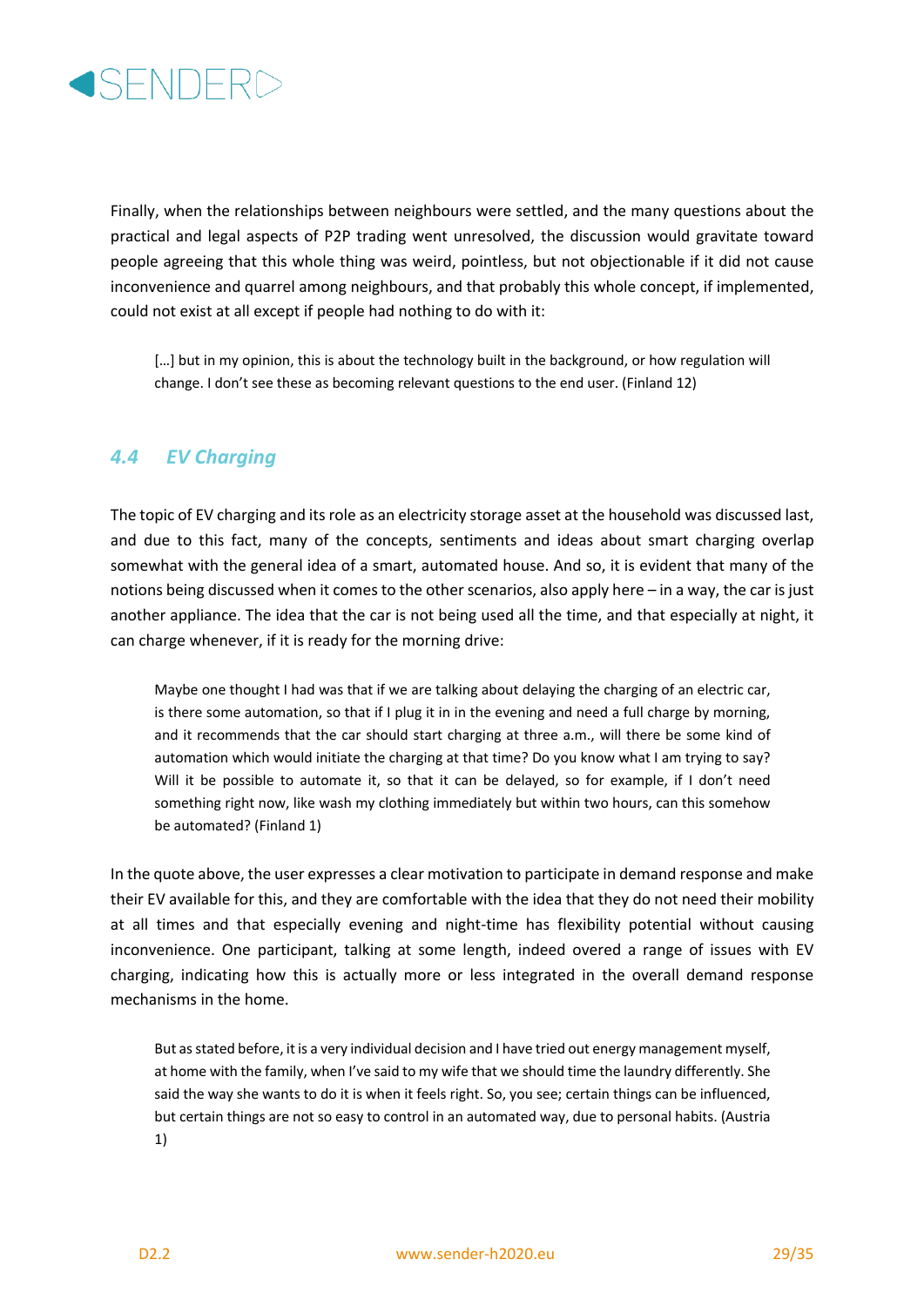

The participant goes on to admit they recognize the role of these scenarios for the climate transition objectives that are on the horizon for the long-term future, especially in terms of using cars as electricity storage:

On the whole, it has to be said that this scenario is nevertheless a very important one. The energy turnaround, the further expansion, the forced expansion with our goals for 2030, 2040, 2050 that exist in the long term. It has to be said honestly, we will only be able to cover this by including electric cars in addition to the expansion of energy generation. If you now look at the increasing registration figures, due to the incentive subsidies, etc. This means that these energy storage systems in cars are an essential link to energy transition, so that we can coordinate generation and consumption with each other. But as I said, everyone wants to have an energy management system, whether local to their home or higher level. There are already too many systems where everyone wants to have sovereignty and control. I see this as a problem. There will probably have to be a return to basic possibilities. (Austria 1)

It is, however, worth noting what is mentioned last in this quote, and which does resonate with the discussion around the peer-to-peer trading scenario above: certain aspects of the smart technology development are potentially starting to get complicated for some people.

Even though we could say the EV is just another appliance, the question of being flexible with one's mobility nevertheless sparked some of the most controversial statements as compared to the other three scenarios. First, we have the standard objections voicing scepticism and concern about inconvenience, like in the following quote:

I understand that. You must hang up the laundry, there are logistics behind it, especially if you work. When do I wash, when do I hang it up? If you have several children in the household, it is not so easy. One person needs the computer, the other something else. First you must get into a routine. (Austria 2)

But in addition to these somewhat mild concerns, more strongly voiced objections came up during the discussion of allowing flexibility into the realm of mobility:

I could comment on this, until now, the examples have been about insignificant personal sacrifices, something that does not require any kind of active thought, or giving anything up, but this borders on my comfort zone, it's possible that there is no need to use the car, but the idea may, nevertheless, be upsetting in principle, because you never know when there is an unexpected but essential need to travel, and you have the extremely expensive car in the garage it would seem silly or foolish not being able to use it to the full extent. (Finland 3)

This comment is quite dense, and touches upon several issues which could potentially have an impact on EV charging flexibility. First, it shows that the mere *idea* of not being able to take the car out when one might like (or need) to might be sufficiently off-putting for flexibility to be rejected here.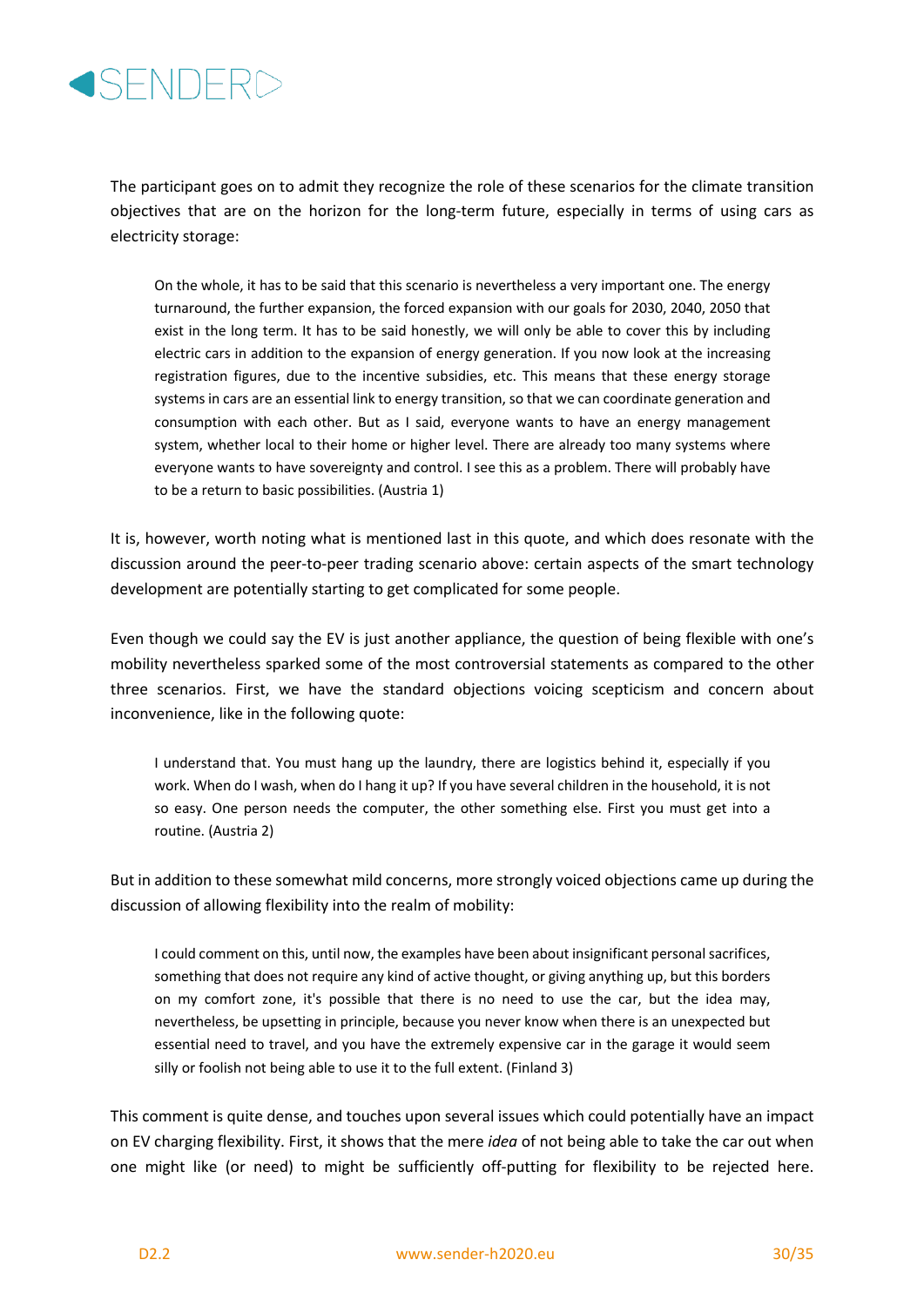

Somewhat differently than, say a washing machine, the need to go driving may instantly present itself, while laundry obviously is less prone to instant emergencies and more part of long-term routine and planning. A second point this comment raises is the fact that the car is an expensive asset, and so the "ownership" of it may be too strong to allow a person to "share" it with the grid. But, again, some people can see a compromise here, indicating that at least one does exist in many cases:

I myself thought that it depends on the car. But for example, my car has such a big battery that even with 15% charged I can go 50 km which should be enough for me, and I think that's enough to go to the store for example. You hardly ever must take a long trip unexpectedly, and if the family has two vehicles are they both going to be electric vehicles? For many people it won't be, at least not for us. So, you could use the other one. And so, it wouldn't be necessary to use the electric one. And you could set the system so that if you have an unexpected need to travel you could tell the system to that you need to go somewhere in an hour, then you could interrupt the flexibility and allow it to charge, or something. How quickly do you have a need to leave immediately? (Finland 5)

Clearly some people can see a compromise, but it is worth noting that it depends on many contingencies: planning, big batteries, short distance to store, two cars, etc. Another, similar statement, also covers a rather long list of contingencies for V2G flexibility to be acceptable:

For me, if I can be sure that I'll have the service when I need it, that is, that I'll have the car charged when I need to get to work, if the system can prove to me that it's reliable, then I would allow it to manage it automatically. […] if it ensures that at 8:00 a.m. the car is charged, or that I have hot water when I want to shower at 6:00-7:00 a.m. before leaving the house and at 6:00 p.m. when I get back, well then, it can do whatever it thinks best or what it wants to do. There's also an intermediate option, that it doesn't make all decisions on its own, but it also doesn't need to ask me about everything. (Spain 1)

Again, and like what was discussed in the previous topics, a lot of flexibility and control to automation could be given by some end users, but they have a long list of parameters which must be obeyed, in this case related to routine-based activities and time of day. In any given scenario, a lot of consideration would need to be given to how users can easily input and control these parameters.

Furthermore, the discussions show that even though people may be positively inclined to allowing their car to act in a V2G capacity, this would of course require them to leave the car in the driveway:

There was one sentence which mentioned so-called V2G or vehicle-to-grid, in which [the SENDER box] even considered whether it should discharge the car battery and use it to cover the house's electrical consumption. […] I don't have anything against it. The only problem is I don't have an electric car. But in the future, it would be a good solution. To store the electricity in it during the day. But the only issue is that the car would have to be in the yard during the day, that's probably the only problem. But a good solution in my opinion. (Finland 7)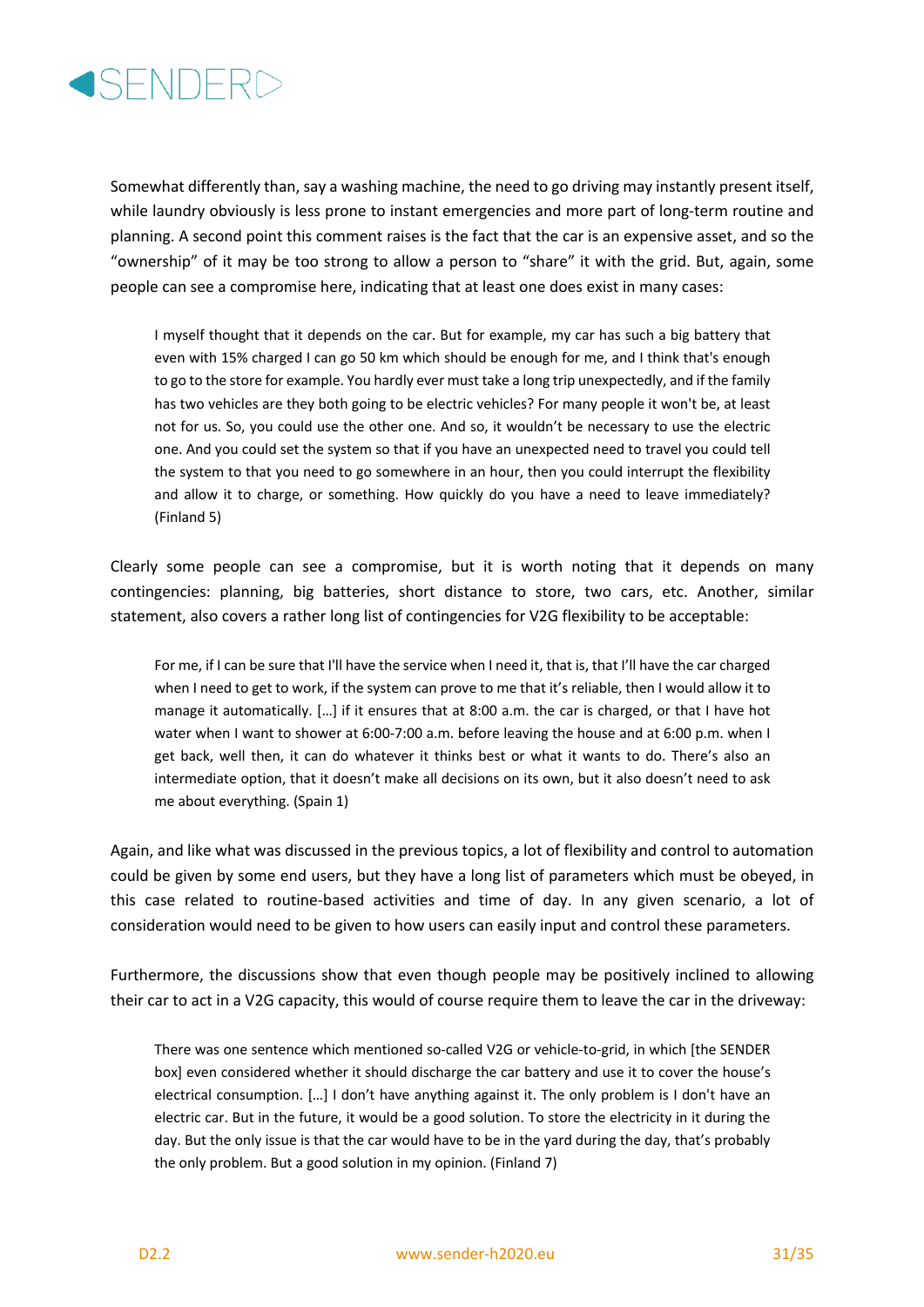

So, even though being positively inclined (and not owning an EV), the main problem here would be to have the car present, which of course for most people is not an option if they need to go to work – unless, of course, the work is at home:

This is not very familiar to me, I have heard some bits and pieces from others, but I'm not very familiar with it. For example, how it would work in practice. But I see it as a possibility. For me for example I always work from home now, so my car is always in the yard. (Finland 8)

In summary, the discussion on EV charging and V2G has given evidence that many people are quite sceptical towards this because it infringes on the experience of mobility given to them by a costly investment into the expensive (and delightful) asset that is their car. A lot of people are willing to compromise, but this is dependent on both physical contingencies, like battery size, local geography; and routine based activity, like when they need to shower and go to work.

# *5. Summary of findings and next steps*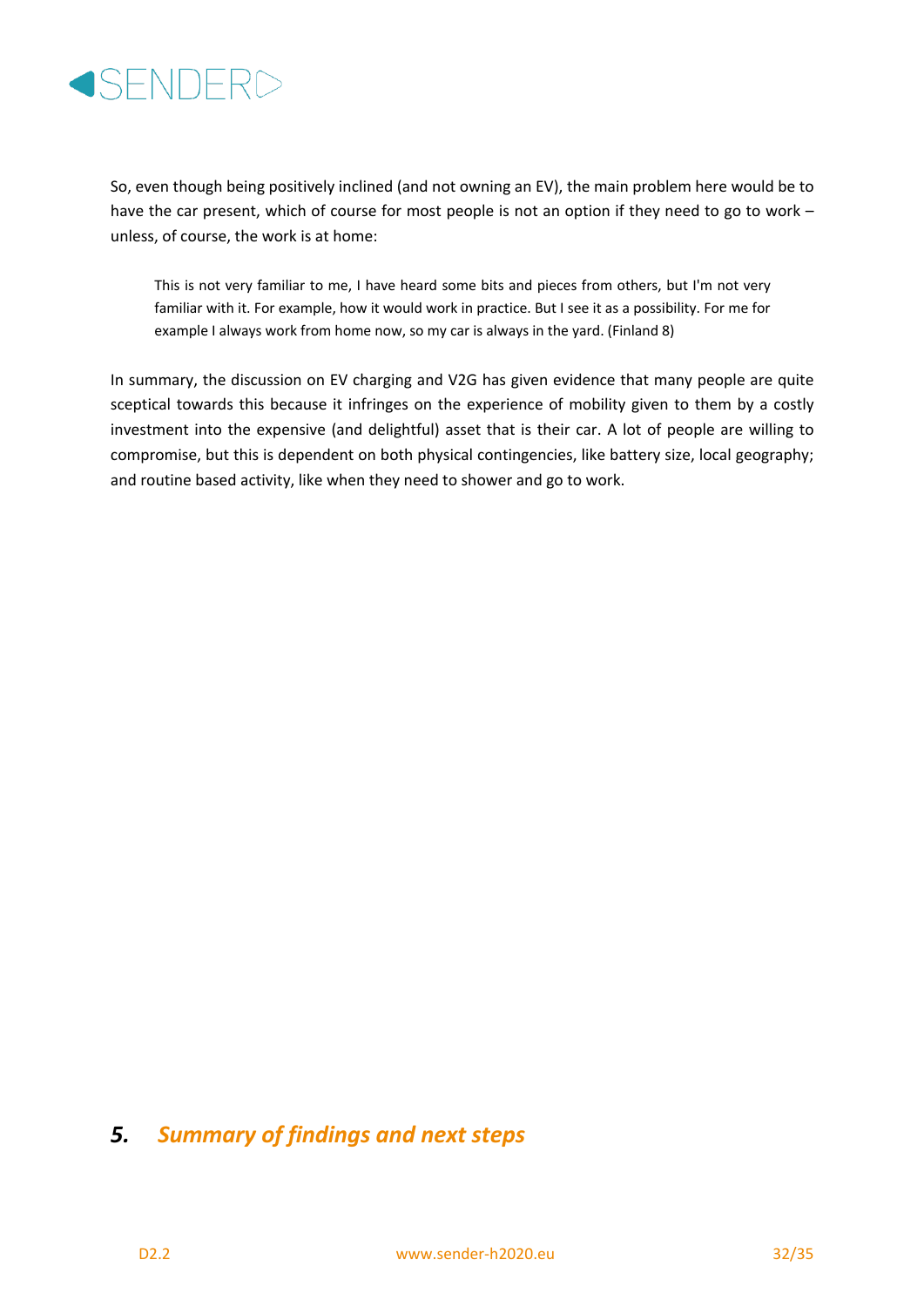

The following is a summary of the findings, presented in short bullet point form. In general, it can be noted that much of the input from end users are based on faulty assumptions and, as discussions were semi-structured, some use cases belonging to certain topics would find their way into other topics. Even though comments and discussions sometimes were based in incorrect assumptions about the SENDER solutions, they should not be dismissed as they give the SENDER project valuable insights into what users do *not* understand, and where attention in the continued work of SENDER will need to be given to the learning processes as the project advances to the implementation phase.

#### *4.1 Maximizing Renewable Energy Sources*

- High support among most participants.
- However, users will be wary of committing before they have a clear understanding of the risk of inconvenience (even if there is none).
- Users will operate on a mental map of which appliances have flexibility potential, and which do not. These should be the focus of enrolment and implementation phase in SENDER.
- Such mental maps also contain which routines (i.e., washing clothes, bathing kids, making dinner, charging EV) have flexibility potential and not.
- Engaging in demand response to "help the grid" (i.e., alleviating congestion) did not resonate strongly in discussions, and tended to receive negative comments. Monetary and environmental arguments are more relevant.
- The concept of storage was popular and seen as a solution against inconvenience of load shifting.
- This indicates the mental maps of users can be expanded to also include this, often less intuitive, concept of load shifting, not only limited to battery storage, but also to thermal (water/space) storage and the concept of Building as a Battery.

#### *4.2 Building as a Battery (BaaB)*

- Users would be concerned about the relationship between user control and autonomy of the SENDER solutions that is posed by this concept.
- When discussing BaaB users generally had a very wide repertoire of opinions, from positive to negative.
- This indicates that for users to be able to accept the concept of BaaB in everyday life, this requires negotiation with the system about the level of autonomy and control.
- Quite simply, users will not accept anything less than ultimate control, even though a level of autonomy can be given to the system based on negotiations.
- Users will allow control over certain appliances to be relinquished most of the time, but the desire to have an override option remains strong.
- The reason for this is that even though routine is strong, once in a while something will happen (i.e. sickness, emergencies, etc.) which will require an override.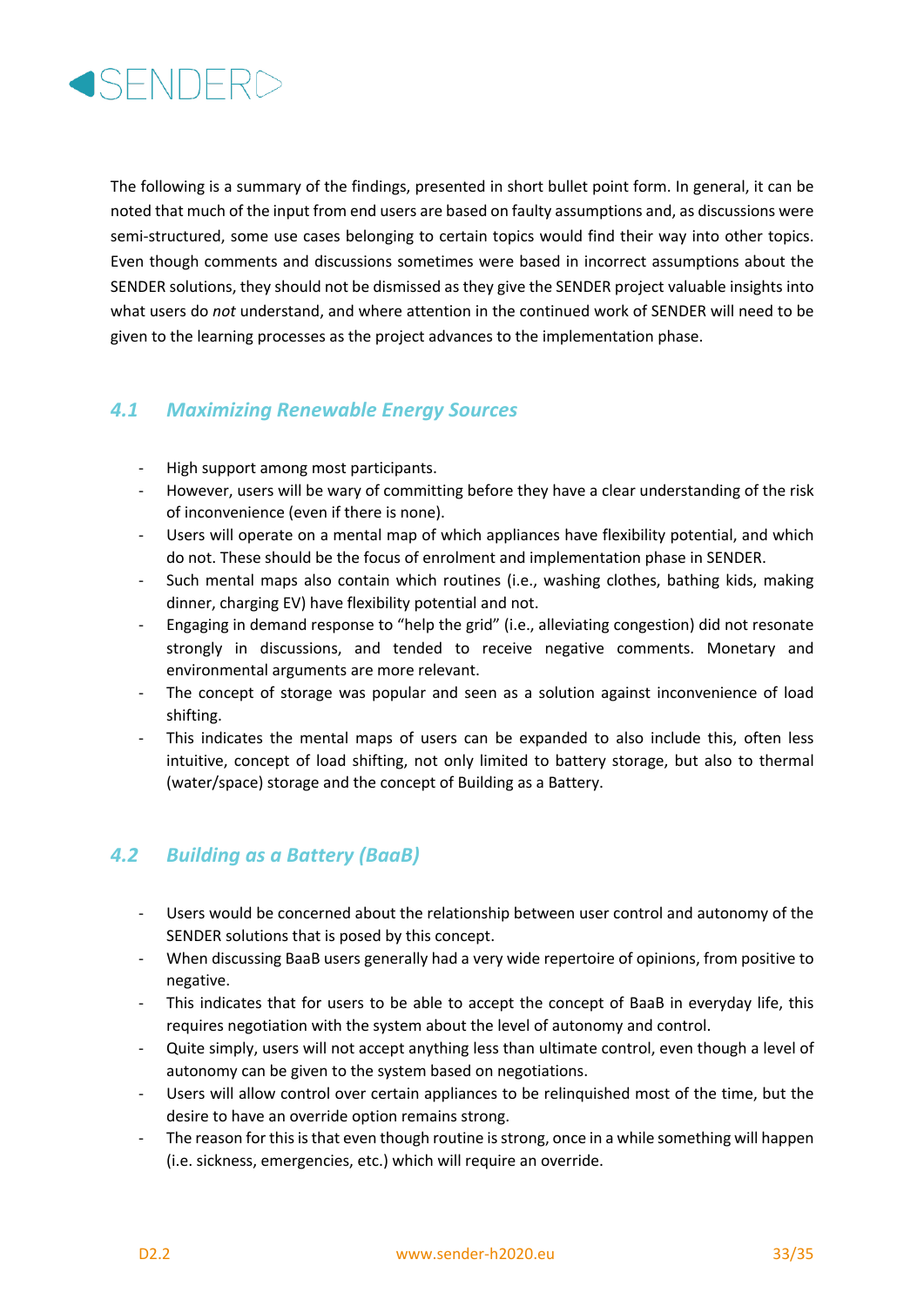

- Paradoxically, even though users were not so eager to relinguish control, neither are they eager to have a system in their lives that requires them to respond very often to requests and notifications.
- Some were interested in a central screen on the wall in the house, which did not require logging on so guests/children would be able to use it if necessary.
- Having it on the phone and "having to carry it around" and respond to "beeping in your pocket at all times of the day" brought on negative sentiments with some users.
- Users were interested in having some way of being aware when and which kinds of decisions were made by the building management system.
- Some users were worried about having to "engage too much", and that if they were less engaged, they miss out on for instance economic benefits. This indicates a "set and forget" mode for the less engaged users should be made possible, to make sure they do not feel robbed of benefits.
- As a rule, one user mentioned that 80% of optimization should be done automatically.

#### *4.3 Peer-to-peer Trading*

- A topic which was overall connected with mild positive interest, some curiosity, and quite a bit of confusion.
- People have many questions regarding P2P trading, spanning from legal aspects to practical matters of sharing connections (as opposed to trading via a legacy market) and settlement.
- This topic was considered in the most positive terms when it was described as the option to provide neighbours with surplus electricity.
- P2P trading was considered a way to avoid sending it back to the grid and the electricity supplier, thereby "robbing" them of a trade.
- For this reason, users were most positively inclined to a P2P network that directly connects neighbours.
- As evident in the above, many ideas and connotations that people have about P2P can be far removed from the reality in which it is to be employed by SENDER, and this will require a highly developed and focused messaging for them to not have the wrong idea.
- In general, P2P trading as a concept creates a lot of confusion with almost all respondents.
- Some were concerned that P2P would cause neighbours to become "business partners" and that this could make relationships in the neighbourhood more complicated; it is better with the "faceless grid".
- Some people were completely against P2P, and considered it a rather useless concept, mainly due to the small amounts in question.
- Some concern was also noted here in relation to how much time and effort this trading would require, or if it was automatic; the latter option being the preferable one.
- Ideas of short-travelled electricity, prosuming and islanding was popular within Austrian discussions. Spanish discussions focused on energy communities as cooperatives, a way of cultivating stronger independence from central energy suppliers.
- Selling to neighbours was only preferable if the compensation was at minimum the same as selling to the grid.